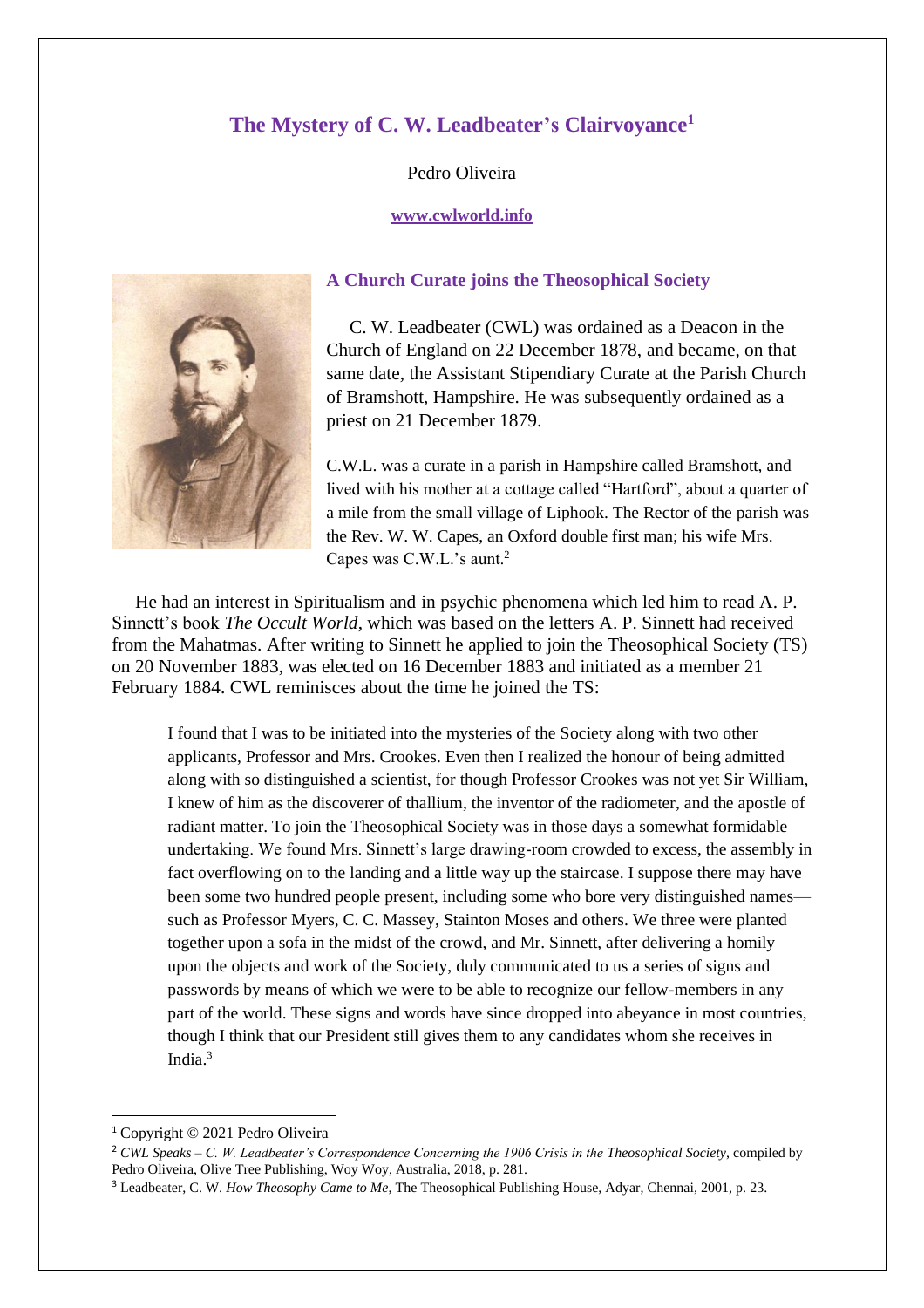#### **HPB and the Master's Letters**

 After joining the TS in London he became very keen to offer himself as a chela (disciple) of one of the Mahatmas. He wrote Master K.H. a letter in March 1884 but only received his reply in October of that year. Below are his impressions of meeting HPB, which happened after a tumultuous meeting of the London Lodge of the TS:

 Madame Blavatsky and Colonel Olcott both accompanied our party to Mr. Sinnett's house, and stayed there until a late hour, Madame Blavatsky expressing vigorous condemnation of the inefficiency of the officials in not managing the meeting better. I was of course presented to her, and Mr. Sinnett took occasion to tell her of my letter to the spiritualistic journal Light on the subject of the spirit Ernest's disavowal of our Masters. When she heard that little story she looked at me very searchingly and remarked:

 "I don't think much of the clergy, for I find most of them hypocritical, bigoted and stupid; but that was a brave action, and I thank you for it. You have made a good beginning; perhaps you may do something yet."<sup>4</sup>

 There were assuredly many people who disagreed with various things that she said; there were others of us who followed her enthusiastically. She was so strong a person that I have never seen anyone among the thousands who met her who was indifferent to her. Some of them absolutely hated her, but more were immensely impressed by her. Many were almost awed by her; but those who knew her best loved her with a never-failing emotion, and love her still. I have recently seen some of those who knew her well, and it does seem that in every one of them the memory of her is just as green as it is in my own heart, and we have never ceased to love her. The impression that she made was indescribable. I can well understand that some people were afraid of her. She looked straight through one; she obviously saw everything there was in one—and there are men who do not like that. I have heard her make sometimes very disconcerting revelations about those to whom she spoke.<sup>5</sup>

## **First Letter**

 This was the first letter CWL received from Master K.H. It was addressed to "The Revd. C. W. Leadbeater, Liphook, Hants" and it was posted in London on 30 October 1884.

 Last spring – March the 3rd – you wrote a letter to me and entrusted it to "Ernest". Tho' the paper itself never reached me – nor was it ever likely to, considering the nature of the messenger – its contents have. I did not answer it at the time, but sent you a warning through Upasika.

 In that message of yours it was said that, since reading Esot. Bud: and Isis your "one great wish has been to place yourself under me as a chela, that you may learn more of the truth." "I understand from Mr. S." you went on "that it would be almost impossible to become a chela

<sup>4</sup> Leadbeater, C. W. *How Theosophy Came to Me*, The Theosophical Society, Adyar, Madras, 2001, p. 43. <sup>5</sup> Op. cit., p. 47.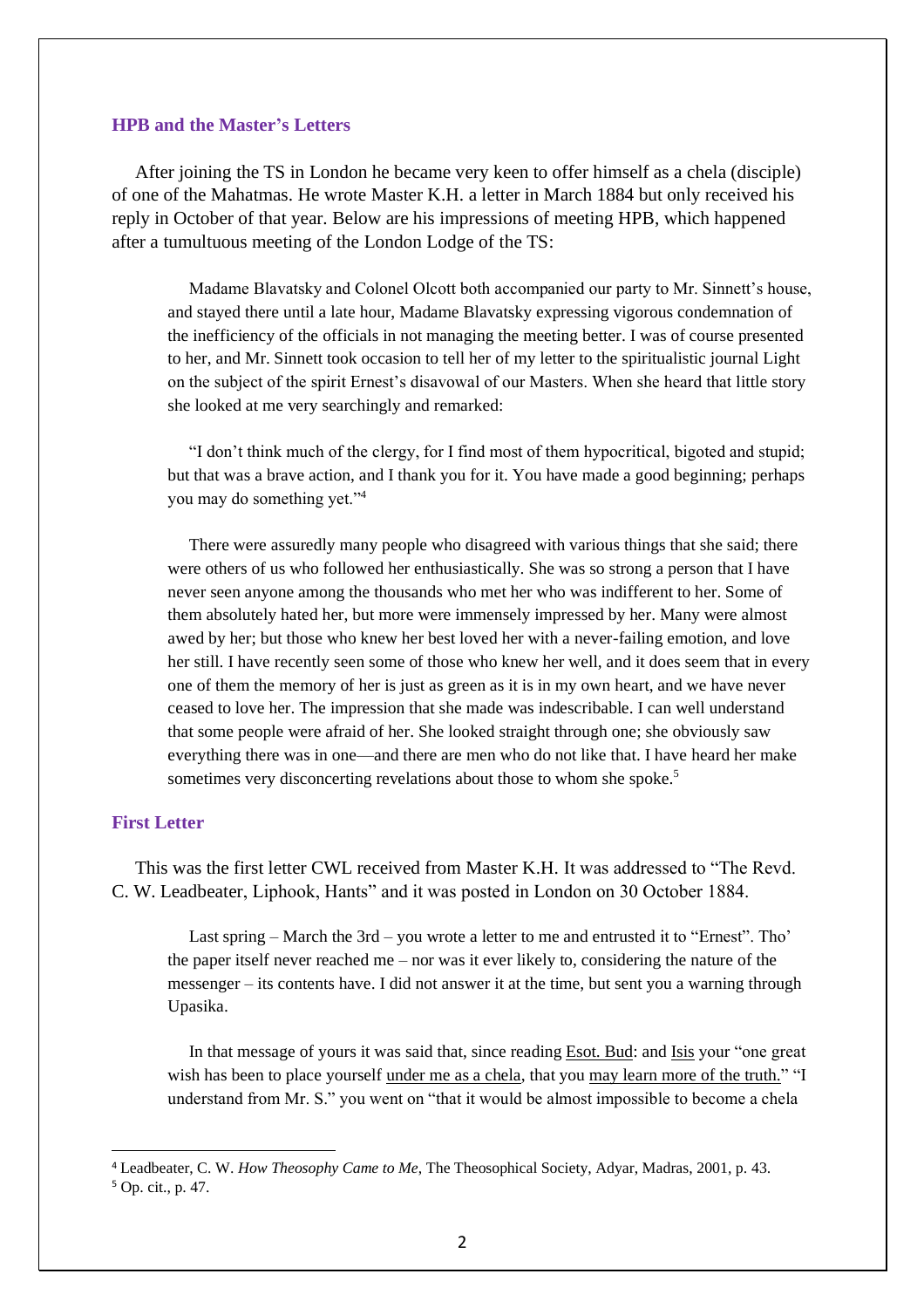without going out to India". You hoped to be able to do that in a few years, tho' for the present ties of gratitude bind you to remain in this country. Etc.

I now answer the above and your other questions.

[1] It is not necessary that one should be in India during the seven years of probation. A chela can pass them anywhere.

[2] To accept any man as a chela does not depend on my personal will. It can only be the result of one's personal merit and exertions in that direction. Force any one of the "Masters" you may happen to choose; do good works in his name and for the love of mankind; be pure and resolute in the path of righteousness [as laid out in our rules]; be honest and unselfish; forget your Self but to remember the good of other people – and you will have forced that "Master" to accept you.

 So much for candidates during the periods of the undisturbed progress of your Society. There is something more to be done, however, when theosophy, the Cause of Truth, is, as at the present moment on its stand for life or death before the tribunal of public opinion – that most flippantly cruel, prejudiced and unjust of all tribunals. There is also the collective karma of the caste you belong to  $-$  to be considered. It is undeniable that the cause you have at heart is now suffering owing to the dark intrigues, the base conspiracy of the Christian clergy and missionaries against the Society. They will stop before nothing to ruin the reputation of the Founders. Are you willing to atone for their sins? Then go to Adyar for a few months. "The ties of gratitude" will not be severed, nor even become weakened for an absence of a few months if the step be explained plausibly to your relative. He who would shorten the years of probation has to make sacrifices for theosophy. Pushed by malevolent hands to the very edge of a precipice, the Society needs every man and woman strong in the cause of truth. It is by doing noble actions and not by only determining that they shall be done that the fruits of the meritorious actions are reaped. Like the "true man" of Carlyle who is not to be seduced by ease – "difficulty, abnegation, martyrdom, death are the allurements that act" during the hours of trial on the heart of a true chela.

You ask me – "what rules I must observe during this time of probation, and how soon I might venture to hope that it could begin". I answer: you have the making of your own future, in your own hands as shown above, and every day you may be weaving its woof. If I were to demand that you should do one thing or the other, instead of simply advising, I would be responsible for every effect that might flow from the step and you acquire but a secondary merit. Think, and you will see that this is true. So cast the lot yourself into the lap of Justice, never fearing but that its response will be absolutely true. Chelaship is an educational as well as probationary stage and the chela alone can determine whether it shall end in adeptship or failure. Chelas from a mistaken idea of our system too often watch and wait for orders, wasting precious time which should be taken up with personal effort. Our cause needs missionaries, devotees, agents, even martyrs perhaps. But it cannot demand of any man to make himself either. So now choose and grasp your own destiny, and may our Lord's the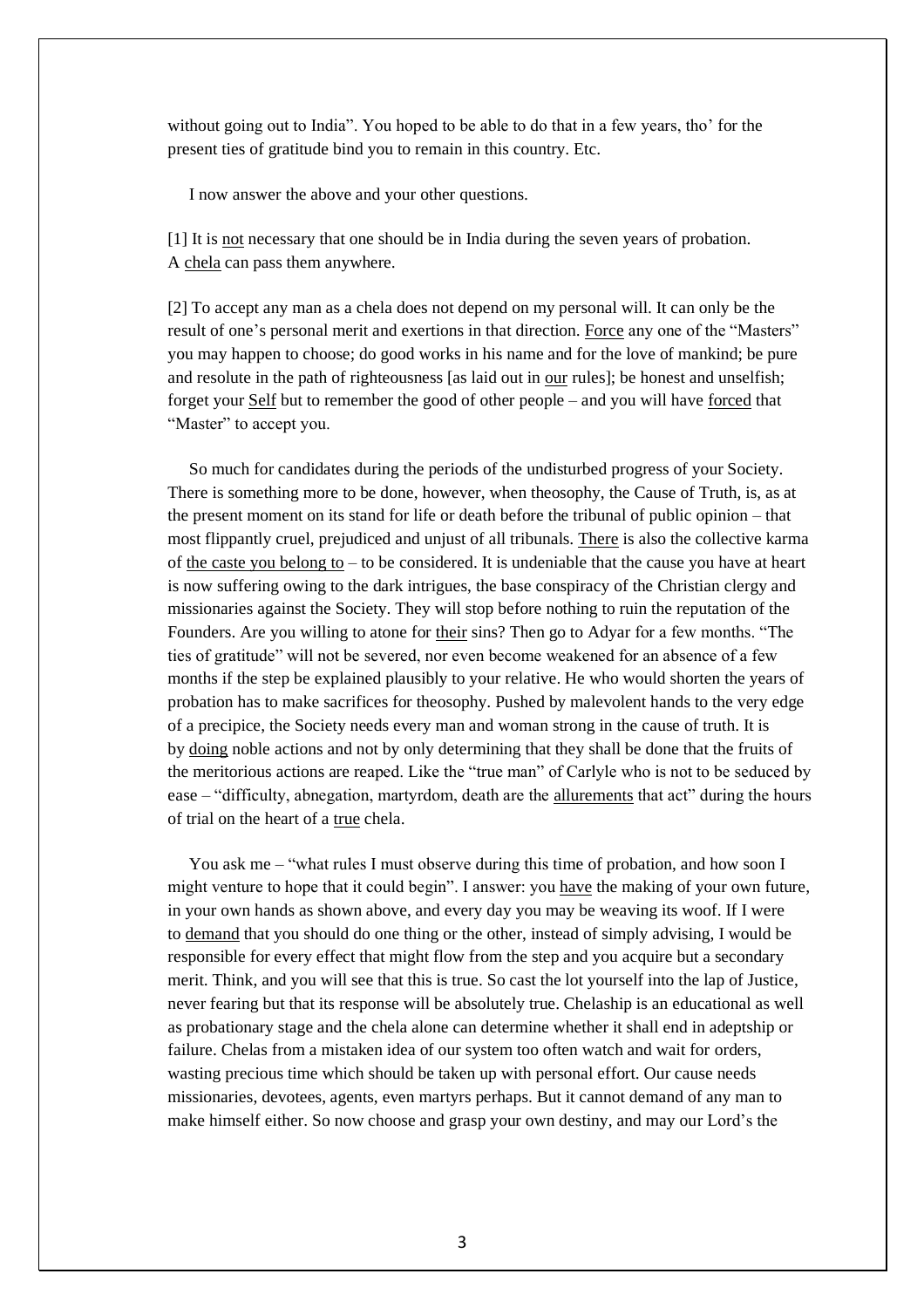Tathagata's memory aid you to decide for the best.

 $K.H.6$ 

## **Second Letter: '…you should go to Adyar** *immediately***'**

 For the historical background of the second letter from the Master to CWL, including HPB's crucial role in it, see the link below:

[http://www.cwlworld.info/On\\_KH\\_second\\_letter\\_to\\_CWL.pdf](http://www.cwlworld.info/On_KH_second_letter_to_CWL.pdf)

 This letter was received on the night of the same day in which CWL received the first letter:

Since your intuition led you in the right direction and made you understand that it was my desire you should go to Adyar immediately – I may say more. The sooner you go the better. Do not lose one day more than you can help. Sail on the 5th if possible. Join Upasika at Alexandria. Let no one know you are going and may the blessing of our Lord, and my poor blessing shield you from every evil in your new life.

Greeting to you my new chela.

K. H.

Show my notes to no one.<sup>7</sup>

## **Meaning of Chela and Chelaship**

 The following passages from the *Mahatma Letters* throw light on the meaning of Probation and Chelaship:

PROBATION; something every chela who does not want to remain simply ornamental, has nolens volens to undergo for a more or less prolonged period;

A chela under probation is allowed to think and do whatever he likes. He is warned and told beforehand: you will be tempted and deceived by appearances; two paths will be open before you, both leading to the goal you are trying to attain; one easy, and that will lead you more rapidly to the fulfilment of orders you may receive; the other — more arduous, more long; a path full of stones and thorns that will make you stumble more than once on your way; and, at the end of which you may, perhaps, find failure after all and be unable to carry out the orders given for some particular small work, — but, whereas the latter will cause the hardships you have undergone on it to be all carried to the side of your credit in the long run, the former, the easy path, can offer you but a momentary gratification, an easy fulfilment of the task.

...we — leave it to our menials — the dugpas at our service, by giving them carte blanche for the time being, and with the sole object of drawing out the whole inner nature of the chela, most of the nooks and corners of which, would remain dark and concealed for ever, were not

<sup>6</sup> *Letters from the Masters of the Wisdom*, First Series, Edited by C. Jinarajadasa, letter #7, The Theosophical Publishing House, Adyar, Madras, 1973, pp. 27-30.

<sup>7</sup> Op. cit., letter #8, p. 30.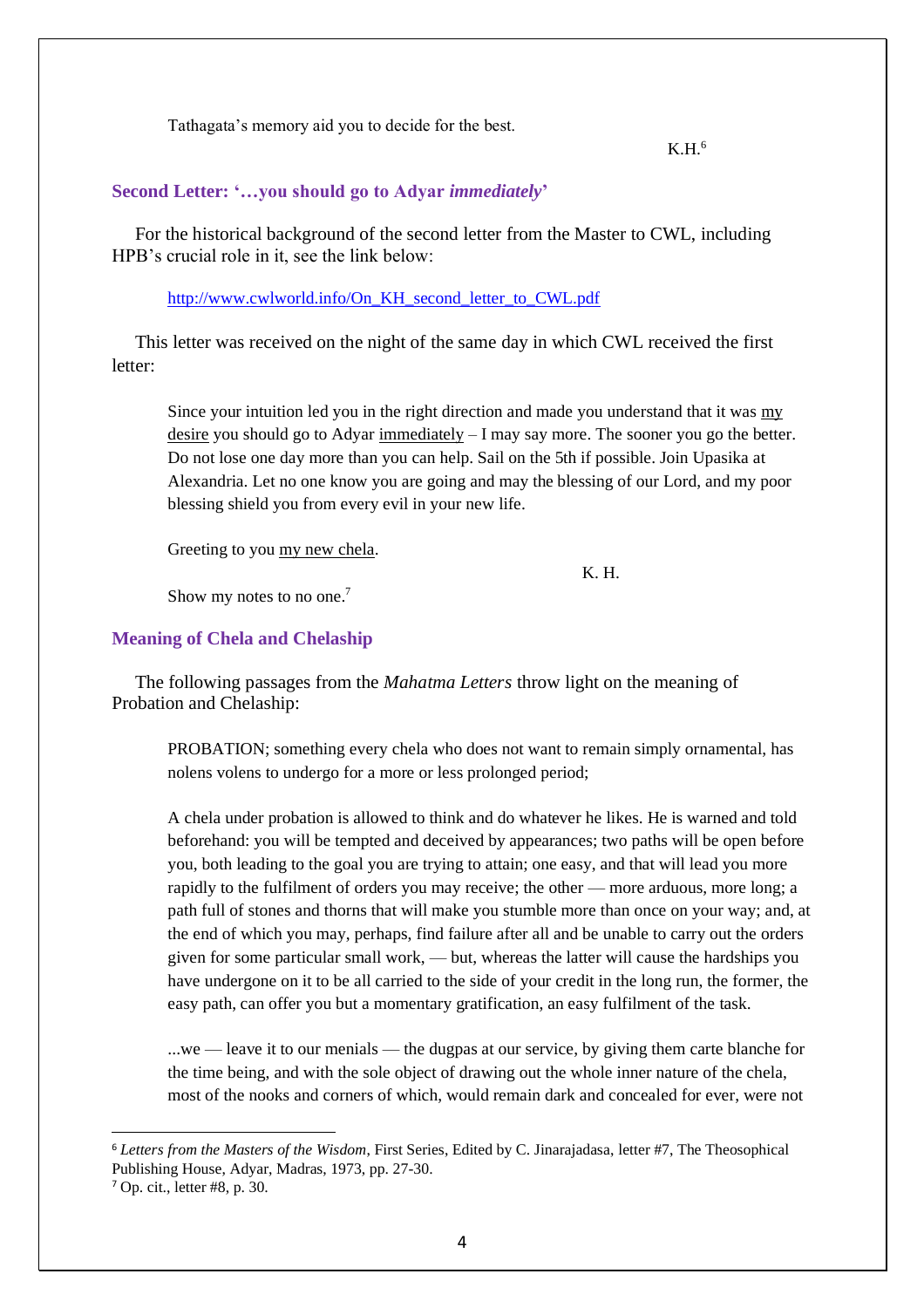an opportunity afforded to test each of these corners in turn. Whether the chela wins or loses the prize — depends solely of himself.

(From Letter #30, online edition of *The Mahatma Letters to A. P. Sinnett*, Theosophical University Press, http://www.theosociety.org/pasadena/mahatma/ml- 30.htm.)

#### **T. Subba Row, CWL and Esoteric Teachings**

(Originally posted on [www.cwlworld.info\)](http://www.cwlworld.info/)

 Since its foundation in 1875, the Theosophical Society attracted to its ranks some unique persons. They were all intensely individual and yet displayed, in their work for the Society, what St Paul called 'the gifts of the Spirit'. Perhaps this was an extraordinary combination of inherent talents in their minds and psychological make up and the Society's platform of enquiry into the timeless Wisdom Teachings, which it popularized as Theosophy.

 One of such gifted individuals was T. Subba Row (1856-1890). He was invariably reticent in communicating to others the storehouse of occult knowledge he was in possession of. 'He lived his occult life alone.' That is how Col. Henry S. Olcott described one of the aspects of his personality. Subba Row joined the Theosophical Society in April1882 after having invited the Founders to visit Madras in that month. It was during that visit that they decided to set up the international Headquarters of the Society at Adyar, a suburb of Madras. He was a representative of the Sringeri Math at Madras, a Math established by Adi Shankara in the eighth century which, according to H. P. Blavatsky, had a number of Initiates as its heads. The Sringeri Math is a widely recognized centre for the study and practice of Advaita Vedanta.

 Subba Row's education culminated with him passing the Bachelor of Law examination in Madras, after which he joined the legal firm of Grant and Laing in that city and was enrolled as a Pleader of the High Court in the latter part of 1880.

 Col. Olcott testifies about the role Subba Row played in the Founders' decision to settle down at Adyar:

People glibly speak of Madras as "the Benighted Presidency" and as being insufferably hot. The fact is, however, that as regards climate I prefer it above the others, and as to Sanskrit Literature and Aryan Philosophy, it is the most enlightened of the Indian Presidencies; there are more learned Pandits in the villages, and the educated class, as a whole, have been less spoilt by Western education. In Bengal and Bombay there are more *litterateurs* of the class of Telang and Bhandarkar, but I cannot recall one equal to T. Subba Row, of Madras, in bright genius for grasping the spirit of the Ancient Wisdom. And his being at Madras was one of the causes of our fixing upon that Presidency town for our official residence. Although he is dead and gone, yet we have never regretted our choice, for Adyar is a sort of paradise.<sup>8</sup>

*The Mahatma Letters to A. P. Sinnett* contains two direct references to Subba Row which make it clear his status as a pupil of the Masters as well as his depth of occult knowledge:

<sup>8</sup> Olcott, H. S. *Old Diary Leaves*, Second Series, The Theosophical Publishing House, Adyar, 1974, p. 362.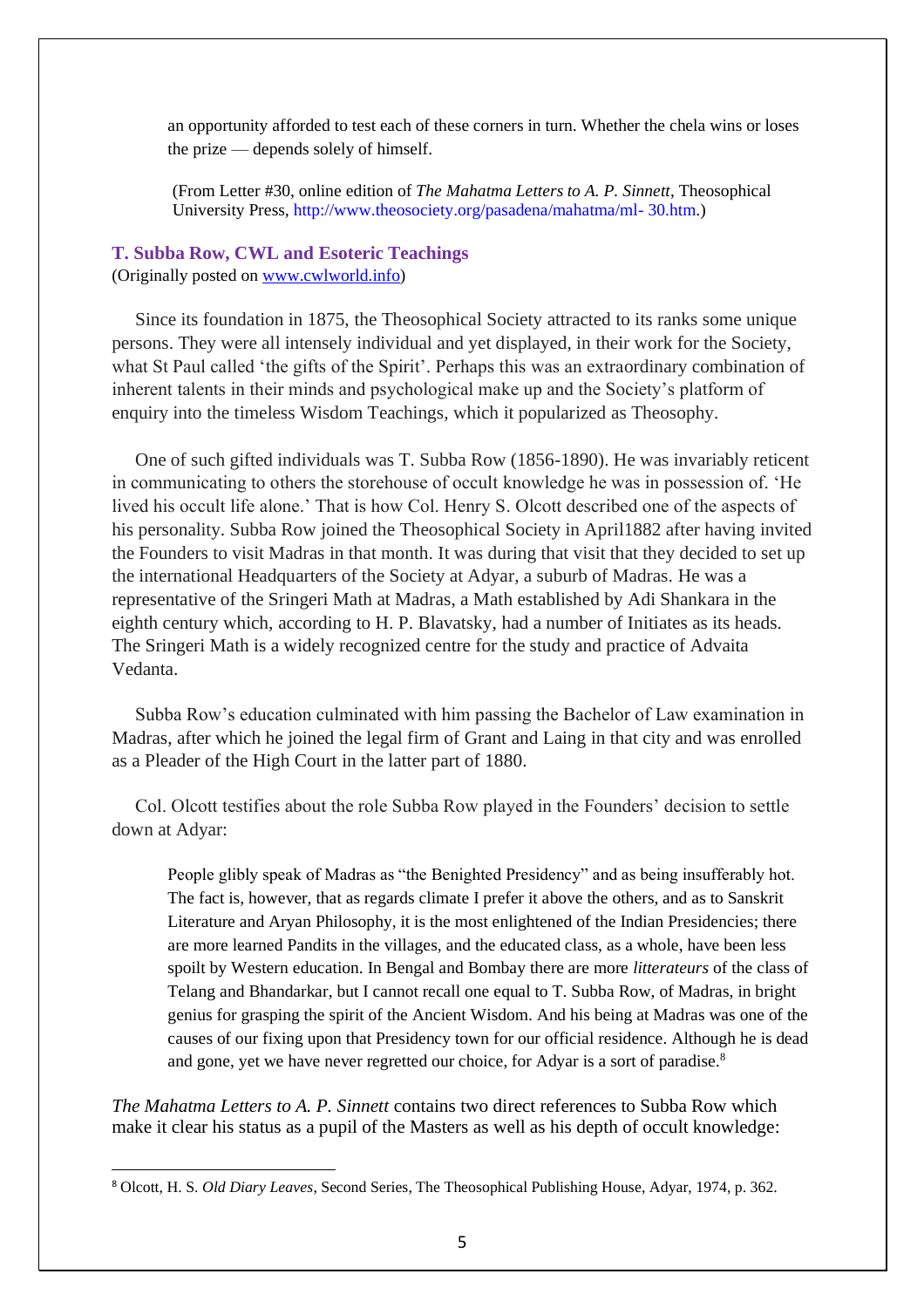Poor Subba Row is "in a fix" — that is why he does not answer you. On one hand he has the indomitable H.P.B. who plagues Morya's life to *reward* you and M. himself who would if he could gratify your aspirations; on the other he encounters the impassable Chinese wall of rules and *Law*. Believe me, good friend, learn what you can under the circumstances — to viz. — the *philosophy* of the phenomena and our doctrines on Cosmogony, inner man, etc. This Subba Row will help you to learn, though his terms — he being an initiated Brahmin and holding to the *Brahmanical* esoteric teaching — will be different from those of the "Arhat Buddhist" terminology. But essentially both are the same — *identical* in fact.<sup>9</sup>

I do not know Subba Rao — who is a pupil of M. At least — he knows very little of me. Yet I know, he will *never* consent to come to Simla. But if ordered by Morya will teach from Madras, i.e., correct the MSS. as M. did, comment upon them, answer questions, and be very, *very* useful. He has a perfect reverence and adoration for — H.P.B.<sup>10</sup>

In the first edition of *Esoteric Writings* by T. Subba Row, published in 1895, the compiler, Tookaram Tatya, declares:

 Besides these articles, we are in possession of several notes of a miscellaneous character, regarding the private instructions given by Mr. T. Subba Row to the "chosen few" who had the good fortune to be in close contact with him. But we are sorry to say that they are incomplete, and were given by him only under the pledge of secrecy. It has, therefore, been thought desirable not to publish them.<sup>11</sup>

In the book *Damodar and the Pioneers of the Theosophical Movement*, compiled and annotated by Sven Eek, from the Point Loma Theosophical Society, it is stated on p. 671:

 Subba Row did have a group of pupils or personal friends who as the "chosen few" were given private instruction. Among them were Dr. S. Subramania Iyer, C. W. Leadbeater, A. J. Cooper-Oakley and Dr. Neil Cooke. Tookaram Tatya, in the Preface to the first edition of *Esoteric Writings of T. Subba Row*, explains that these notes were written under the seal of secrecy and that in consequence he did not feel justified in publishing them. In a second edition published by The Theosophical Publishing House, Adyar, these notes have been printed. Dr. S. Subramania Iyer permitted C. Jinarajadasa, later President of the Theosophical Society, Adyar, to make a copy of the notes for the purpose of eventual publication. In 1925, C. Jinarajadasa discovered another copy of the notes in the archives of the Welsh Section, which is more complete. This copy says: "From short-hand notes of what Subba Row told us 12 December 1886."<sup>12</sup>

 Subba Row's Esoteric Teachings comprise Section VII of the book *Esoteric Writings* by T. Subba Row in its most recent edition. Contents of this section include First Ray in

<sup>9</sup> *The Mahatma Letters to A. P. Sinnett in chronological sequence*, Arranged and Edited by Vicente Hao Chin, Jr., Theosophical Publishing House, Quezon City, Manila, 1993, p. 156.

<sup>10</sup> Op. cit., p. 158.

<sup>11</sup> Subba Row, T. *Esoteric Writings*, The Theosophical Publishing House, Adyar, Chennai, 2002, pp. vii-viii. <sup>12</sup> *Dâmodar and The Pioneers of the Theosophical Movement*, Compiled and Arranged by Sven Eek, The

Theosophical Publishing House, Adyar, Madras, 1978, pp. 671-672.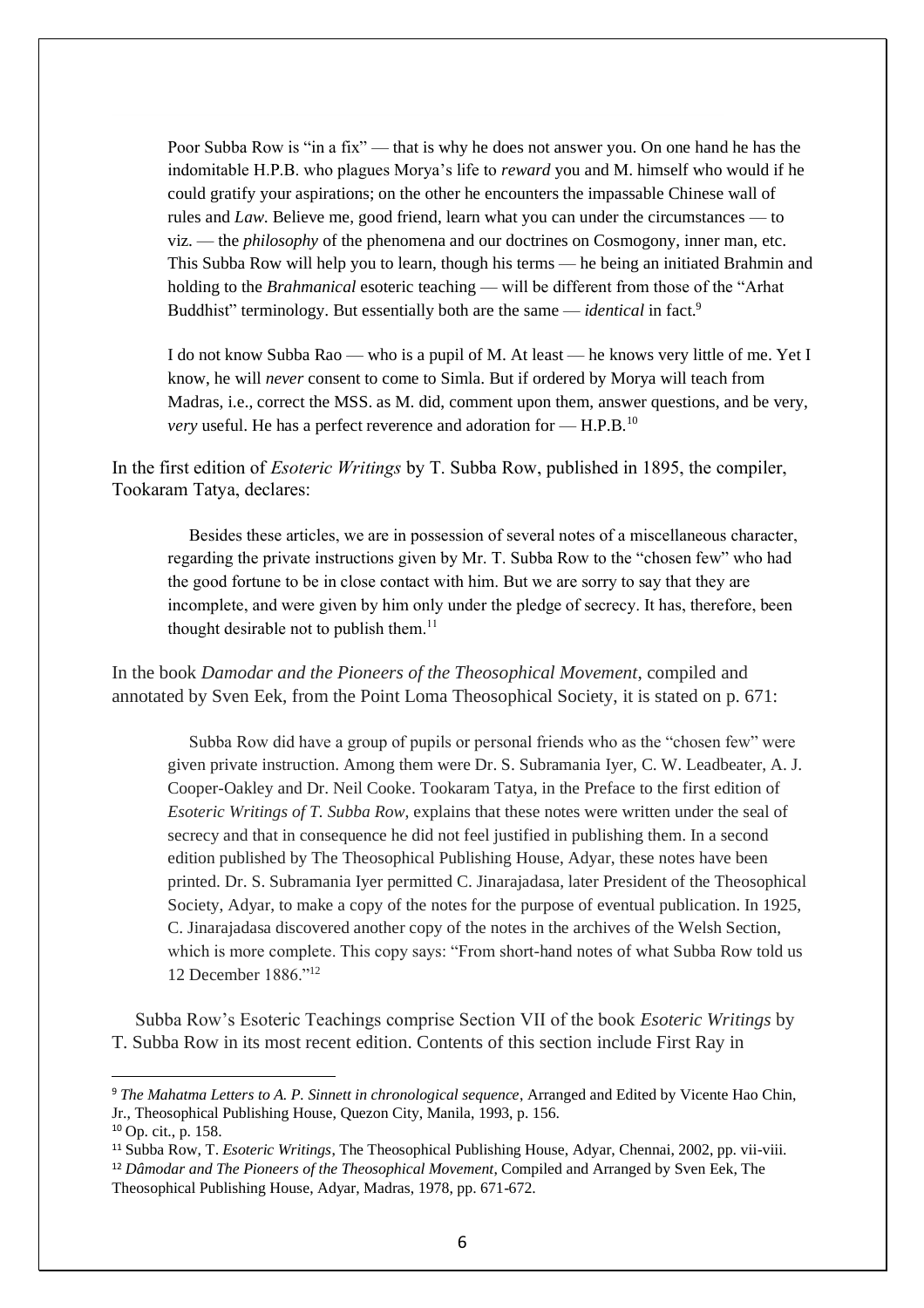Buddhism, Incarnation and Religions, Sacrifice and Rays, Trinity and Centres in the Body, Cakrams and Rays, a Letter to V. V. Sivavadhanulu Garu, and Women Adepts. Under the last topic Subba Row elaborates on his understanding of the Kundalini force:

 In practising Prāṇāyāmam, try to concentrate your mind in your heart and imagine yourself in it as if your consciousness was all focused there. Pronunciation of the word OM seems to rouse up the air in the lungs and send it up to the throat. If Kundalini goes up into your head, it may bring you the elixir of life; if it remains below, it does nothing. It opens a passage in Susumnā and cleans and purifies the same. When it gets into your head, you increase your vitality, and it draws vital electricity from the sun into your head.

 In the case of one given to sexual irregularity, he will never be able to rouse it up. When a man's mind is distracted by worry, excitement, overwork, etc., he will never be able to rouse it up. The greatest danger from the elementals comes when you have aroused Kuṇḍalinī. They at once notice the centre of disturbance that has been created, and begin to congregate for the purpose of examining the individual who has set it up, and then sometimes you may see them $13$ 

## **Tarāka Rāja Yoga**

Târakâ Râja Yoga (*Sk*.). One of the Brahminical Yoga systems for the development of purely spiritual powers and knowledge which lead to Nirvâna.<sup>14</sup>

 *Theosophical Glossary*

 As it was shown in his exchanges with Madame Blavatsky, published in various issues of *The Theosophist*, from April 1887 onwards, T. Subba Row had adopted the teachings of Tarāka Rāja Yoga in his understanding of the human constitution. In view of the fact that CWL was a member of Subba Row's esoteric group at Adyar, it is relevant to consider in more detail some of the teachings of this philosophical school within the Vedanta tradition.

## *Advaya-Tārakopanisad*

[This Upaniṣad, which is the Fifty-third among the 108 Upaniṣads and forms part of the Śukla-yajurveda, fixes its goal in the Brahman and the Brahman only and seeks to expound the essentials of Rāja-yoga. The passages below are from *The Yoga-Upanishad-s*, Translated into English (On the Basis of the Commentary of Sri Upanisad Brahma-Yogin) by T. R. Srinivasa Ayyangar, B.A., L.T. (Retired Headmaster, Master, Kalyāna-sundaram, Tanjore) and edited by Pandit S. Subrahmanya Sāstrī , F.T.S., The Adyar Library, 1938.]

## **Eligibility for Tāraka-Yoga**

<sup>13</sup> *Esoteric Writings*, p. 570.

<sup>14</sup> *Theosophical Glossary* by H. P. Blavatsky, Theosophy Company, Bangalore, 1978, p. 321.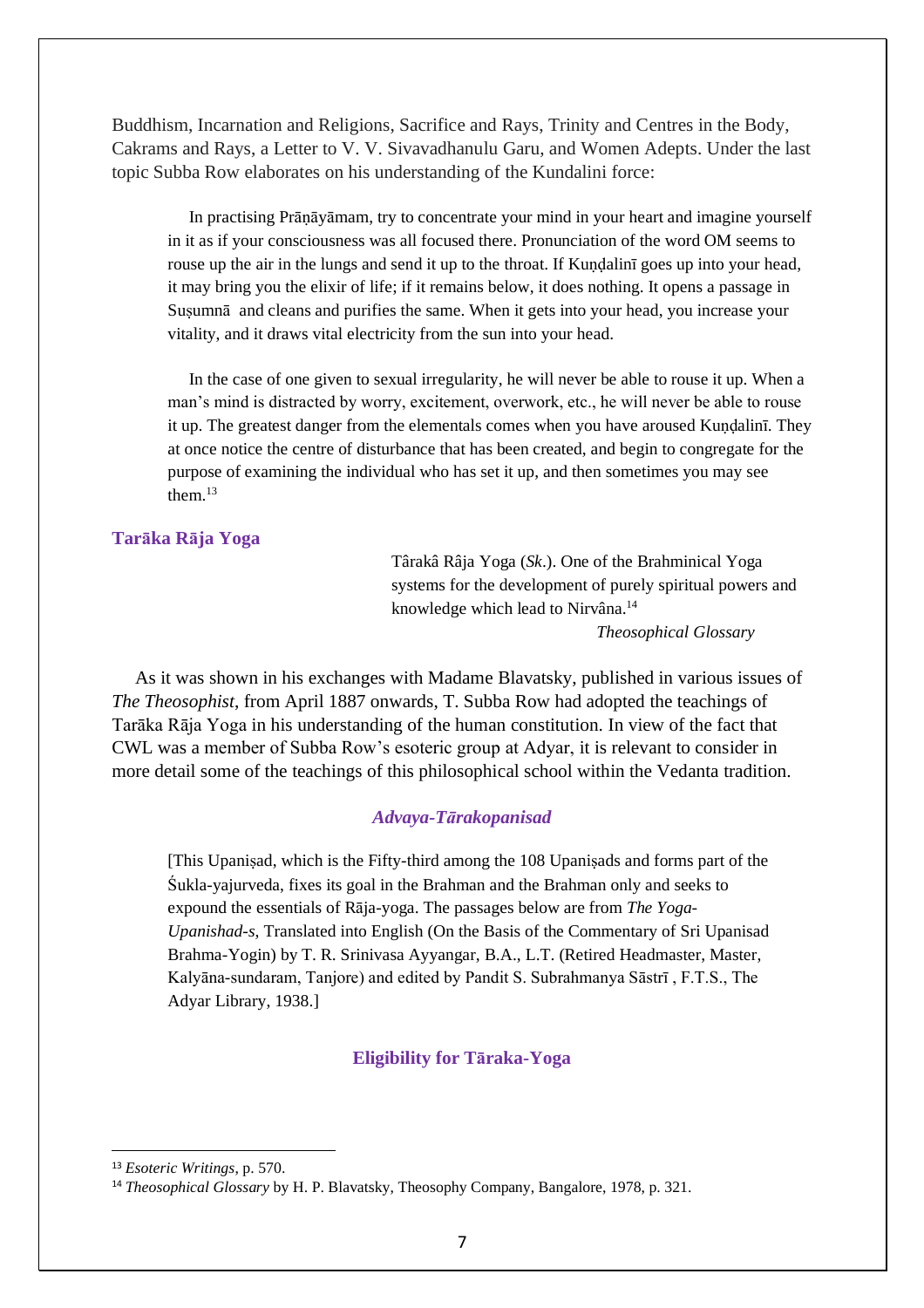Then and for that reason, we presently expound, for the sake of the Yab (ascetic), who has controlled his senses and is full of the six qualities<sup>15</sup> of  $\hat{S}$ ama and others, the Advayatārakopanisad, (the Upaniṣad with which to attain the Brahman by crossing over Samsāra by Tāraka-yoga).

#### **Description of Internal Introspection**

 There exists, in the middle of the body, Susumnā, the Nāḍi of the Brahman, of the form of the Sun and the effulgence of the Moon. That, taking its rise from (the plexus) Mūlādhāra (Root-support), goes in the direction of (the plexus) Brahma-randhra (the crevice of the Brahman). Midway between the two is the celebrated Kundalinī, with a radiance, such as of myriads of lightning-flashes and a delicate form, such as of the fine thread of the lotus-stalk. Having seen it through the Mind alone, man is released (from all bondage), through the destruction of all sin. Should he incessantly see, on account of the effulgence of Taraka-yoga, a radiance in the specific facial region in front of the forehead, (he) becomes a Siddha (accomplished). A sound resembling 'Phoo' is generated in (his) two ear-holes stoppered with the tips of (his) fore-fingers. When (his) Mind is attuned to that stage, seeing a blue radiant space mid-way between (his) eyes, he attains, through Introspection, Bliss of an exquisite quality. Even so does he in his heart. Thus should the seeker after-liberation practise Internal Introspection.

## **The Real Form of Tāraka-Yoga**

 By casting the eyes intently on the crevice between the two eyebrows, what manifests through that, that radiance standing above is the Taraka-yoga. After bringing about a thorough union of the Taraka conjoint with the Mind along with it, with cautious effort, he should lift his eyebrows slightly aloft. This is the former (variety of) Taraka-yoga. The latter, which is incorporeal is said to be Amanaska (non-minded). There is a great beam of radiance above the root of the palate. That is worthy of being meditated upon by Yogins. Thence flows supernatural power, such as Anima (attenuation) and the like.

#### **The Meaning of the Word** *Siddhi*

 *Siddhi* means accomplishment, performance, fulfilment, complete attainment (of any object); the acquisition of supernatural powers by magical means or the supposed faculty so acquired (Monier-Monier Williams' *Sanskrit-English Dictionary*). Some of the *siddhis* are *anima*: the perfection of becoming smaller than the smallest; *laghima*: a kind of siddhi – or supernatural faculty of assuming excessive lightness at will; *mahiman*: the magical power of increasing size at will.

<sup>&</sup>lt;sup>15</sup> The six qualities are 1. Sama, quietude, self-control as to the mind. 2. Dama, subjugation, self-control in action. 3. Uparati, cessation, tolerance. Titikṣā, endurance, cheerfulness. 5. Samādhāna, intentness, one-pointedness. 6. Śraddhā, faith, confidence.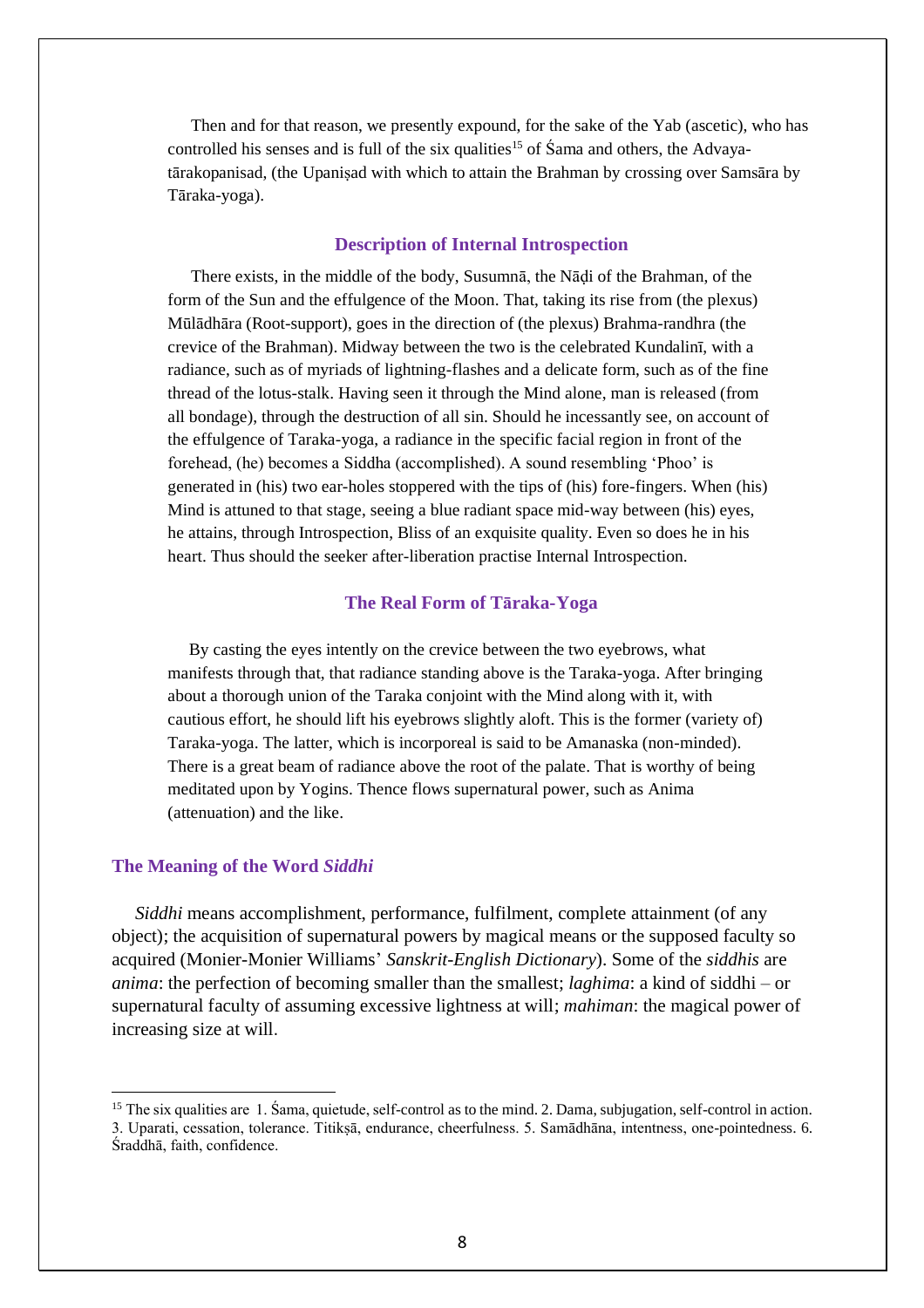#### **The Master's Visit to CWL**

In the passages below, from his little book *How Theosophy Came to Me*<sup>16</sup>, CWL explains how his occult training came about, during the year 1885. During that year Col. Olcott went on an extensive tour of North India while CWL remain at Adyar.

#### **Unexpected Development**

 It should be understood that in those days I possessed no clairvoyant faculty, nor had I ever regarded myself as at all sensitive. I remember that I had a conviction that a man must be *born* with some psychic powers and with a sensitive body before he could do anything in the way of that kind of development, so that I had never thought of progress of that sort as possible for me in this incarnation, but had some hope that if I worked as well as I knew how in this life I might be born next time with vehicles more suitable to that particular line of advancement.

 One day, however, when the Master Kuthumi honoured me with a visit, He asked me whether I had ever attempted a certain kind of meditation connected with the development of the mysterious power called *kundalini*. I had of course heard of that power, but knew very little about it, and at any rate supposed it to be absolutely out of reach for Western people. However, He recommended me to make a few efforts along certain lines, which He pledged me not to divulge to anyone else except with His direct authorization, and told me that He would Himself watch over those efforts to see that no danger should ensue.

 Naturally I took the hint, and worked away steadily, and I think I may say intensely, at that particular kind of meditation day after day. I must admit that it was very hard work and sometimes distinctly painful, but of course I persevered, and in due course began to achieve the results that I had been led to expect. Certain channels had to be opened and certain partitions broken down; I was told that forty days was a fair estimate of the average time required if the effort was really energetic and persevering. I worked at it for forty-two days, and seemed to myself to be on the brink of the final victory, when the Master Himself intervened and performed the final act of breaking through which completed the process, and enabled me thereafter to use astral sight while still retaining full consciousness in the physical body—which is equivalent to saying that the astral consciousness and memory became continuous whether the physical body was awake or asleep. I was given to understand that my own effort would have enabled me to break through in twenty-four hours longer, but that the Master interfered because He wished to employ me at once in a certain piece of work.<sup>17</sup>

#### **Psychic Training**

 It must not for a moment be supposed, however, that the attainment of this particular power was the end of the occult training. On the contrary, it proved to be only the beginning of a year of the hardest work that I have ever known. It will be understood that I lived there in the octagonal room by the river-side alone for many long hours every day, and practically secure from any interruption except at the meal-times which I have mentioned. Several Masters were so gracious as to visit me during that period and to offer me various hints; but it

<sup>16</sup> Theosophical Publishing House, Adyar, Chennai, 2001.

<sup>17</sup> Op. cit., pp. 149-151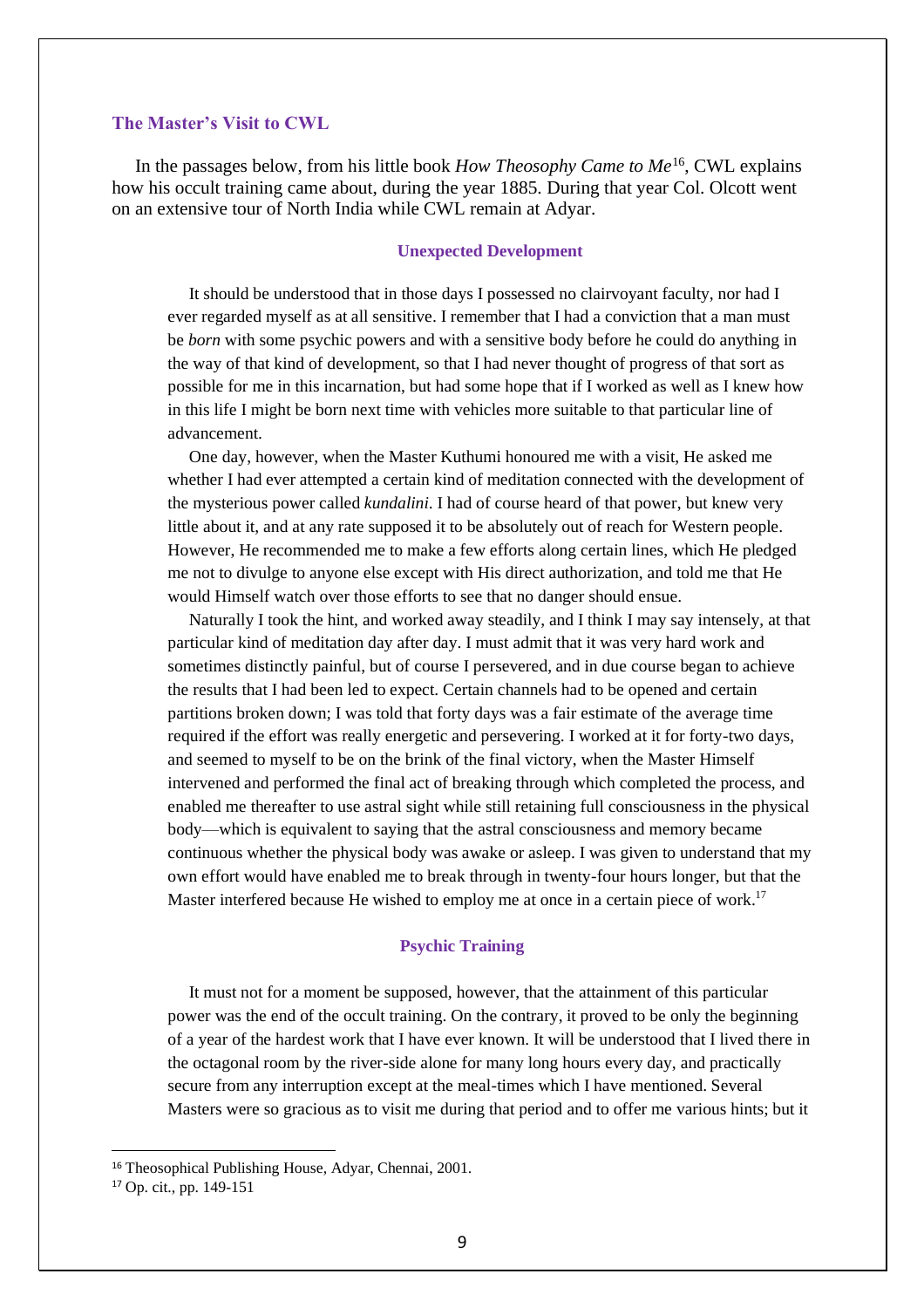was the Master Djwal Kul who gave most of the necessary instruction. It may be that He was moved to this act of kindness because of my close association with Him in my last life, when I studied under Him in the Pythagorean school which He established in Athens, and even had the honour of managing it after His death. I know not how to thank Him for the enormous amount of care and trouble which He took in my psychic education; patiently and over and over again He would make a vivid thought-form, and say to me: "What do you see?" And when I described it to the best of my ability, would come again and again the comment: "No, no, you are not seeing true; you are not seeing all; dig deeper into yourself, use your mental vision as well as your astral; press just a little further, a little higher."

 This process often had to be many times repeated before my mentor was satisfied. The pupil has to be tested in all sorts of ways and under all conceivable conditions; indeed, towards the end of the tuition sportive nature-spirits are specially called in and ordered in every way possible to endeavour to confuse or mislead the seer. Unquestionably it is hard work, and the strain which it imposes is, I suppose, about as great as a human being can safely endure; but the result achieved is assuredly far more than worthwhile, for it leads directly up to the union of the lower and the higher self and produces an utter certainty of knowledge based upon experience which no future happenings can ever shake.

 On the physical plane our great pandit Swami T. Subba Rao often did me the honour of driving over to the Headquarters in order to take part in the instruction and testing, and I feel that I can never be grateful enough for all the help that these two great people gave me at this critical stage of my life. When once the way has thus been opened there is no end to the possibility of unfoldment, and I think I may say without any fear of exaggeration that no day has passed in the forty-five years since then in which I have not learnt some new fact. The yoga of the Initiate consists, as does all other yoga, of a steady upward pressure towards union with the Divine at ever higher and higher levels; one has to work the consciousness steadily onward from sub-plane to sub-plane of the buddhic world and then afterwards through the nirvanic; and even beyond all that, other and uncounted worlds are still to be conquered, for the Power, the Wisdom and the Love of the Infinite are as some great mine of jewels, into which one may probe ever more and more deeply without exhausting its capacity; nay, rather, they constitute a shoreless sea into which our dewdrop slips and yet is not lost therein, but feels rather as though it had absorbed the whole ocean into itself.<sup>18</sup>

#### **Warnings regarding attempts to prematurely awaken Kundalini**

 In his book *The Chakras*, originally published in 1927<sup>19</sup>, CWL includes warnings for those who try to attempt to awaken Kundalini prematurely:

 For the ordinary person it [kundalinī] lies at the base of the spine unawakened, and its very presence unsuspected, during the whole of his life; and it is indeed far better to allow it thus to remain dormant until the man has made definite moral development, until his will is strong enough to control it and his thoughts pure enough to enable him to face its awakening without injury. No one should experiment with it without definite instruction from a teacher who thoroughly understands the subject, for the dangers connected with it are very real and terribly serious. Some of them are purely physical. Its uncontrolled movement often produces

<sup>18</sup> Op. cit., pp. 151-154

<sup>19</sup> Theosophical Publishing House, Adyar, Madras.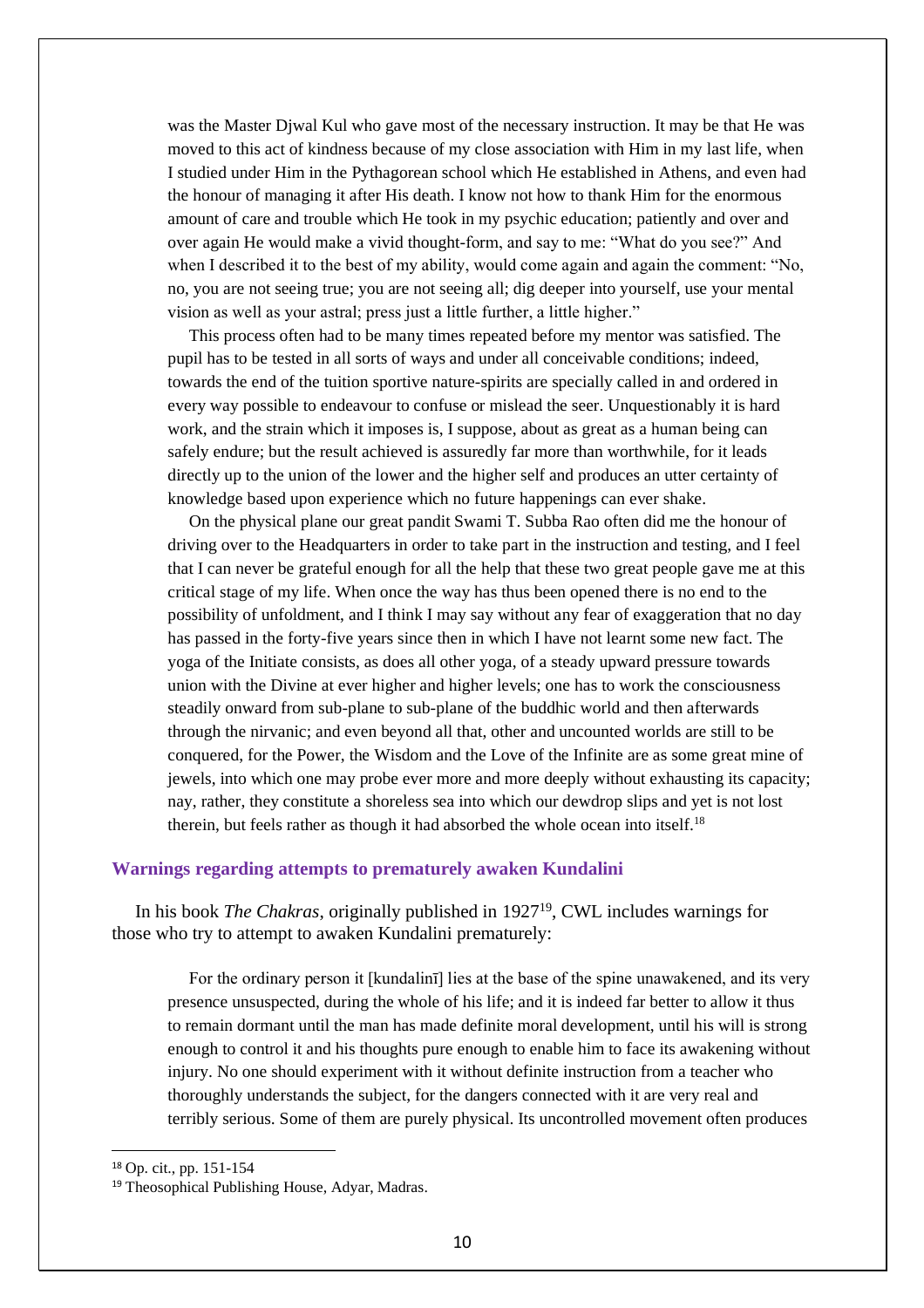intense physical pain, and it may readily tear tissues and even destroy physical life. This, however, is the least of the evils of which it is capable, for it may do permanent injury to vehicles higher than the physical. (p. 81)

 One very common effect of rousing it prematurely is that it rushes downwards in the body instead of upwards, and thus excites the most undesirable passions – excites them and intensifies their effects to such a degree that it becomes impossible for the man to resist them, because a force has been brought into play in whose presence he is as helpless as a swimmer before the jaws of a shark. Such men become satyrs, monsters of depravity, because they are in the grasp of a force which is out of all proportion to the ordinary human power of resistance. They may probably gain certain supernormal powers, but these will be such as will bring them into touch with a lower order of evolution with which humanity is intended to hold no commerce, and to escape from its awful thraldom may take them more than one incarnation. (pp. 81-82)

 Even apart from this greatest of its dangers, the premature unfoldment of the higher aspects of kundalinī has many other unpleasant possibilities. It intensifies everything in the man's nature, and it reaches the lower and evil qualities more readily than the good. In the mental body, for example, ambition is very quickly aroused, and soon swells to an incredibly inordinate degree. It would be likely to bring with it a great intensification of the power of intellect, but at the same time it would produce abnormal and satanic pride, such as is quite inconceivable to the ordinary man. It is not wise for a man to think that he is prepared to cope with any force that may arise within his body; this is no ordinary energy, but something resistless. Assuredly no uninstructed man should ever try to awaken it, and if such an one finds that it has been aroused by accident he should at once consult someone who fully understands these matters. (p. 83)

## **The Importance of a Guru in Occult Development**

 In his Introduction to *Haṭhayogapradīpikā*, Tookaram Tatya, an eminent Theosophist of the early days of the TS in India, draws attention to the importance of the Guru in occult development:

The acquisition of a knowledge of this science is fraught with abnormal difficulties, and



perfectly qualified teachers are rare, and not communicative except to well-tried students. Obscurities in the treatment of the subject in a written work call for verbal explanation by a Guru. No substantial gift will ever purchase the knowledge desired, or alter the iron rules prescribed in the Sastra-s. The grace of the Guru bestowed in exchange for the hard earned merit acquired by the disciple, even at the peril of his life, is alone the passport to the sanctuary of knowledge. In the *Bhāgavata* and other Purāna-s, the student who has not been able to secure a Guru, is advised to pray and worship Īśvara (as Visnu or Siva) and strive for perfect renunciation of every worldly

desire, such renunciation being the only way of securing a Guru to direct the student in his further progress. (p. ix)

## **The Nature of Occult Training**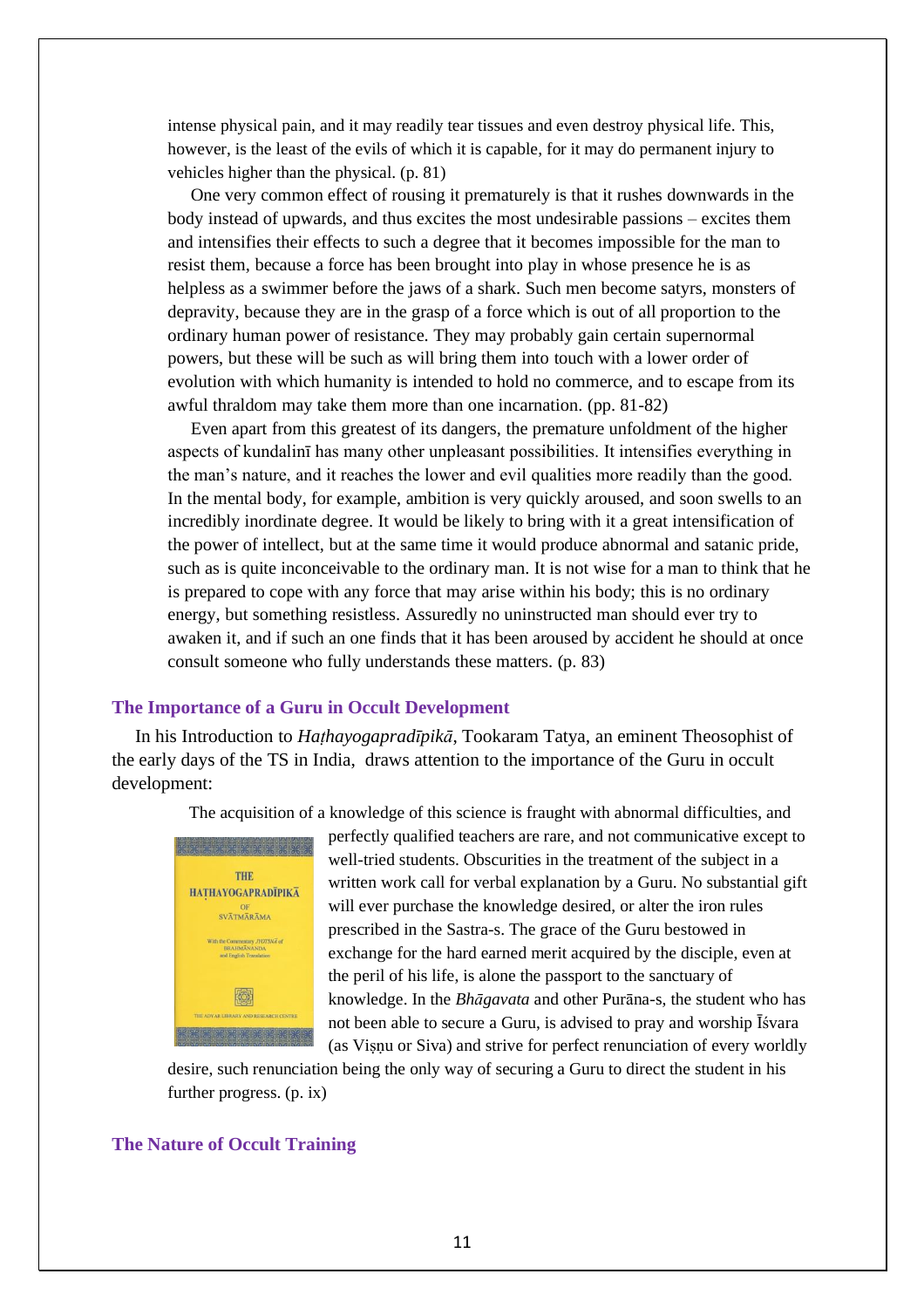Tookaram Tatya also elucidates the seriousness – and danger – inherent in occult development:

The *Haṭhayogapradīpikā*<sup>20</sup> is a well-known authoritative treatise on Yoga which has been taken for a guide by different classes of Yogin-s in India. Of all the existing works on occultism, the *Haṭhayogapradīpīka* is perhaps the one which stands unrivalled in its attempt to grapple with the task of reconciling the Raja-yoga and Hatha-yoga systems. Concealing a truth in every sentence, the treatise offers, in one respect, a wealth of occult lore to the earnest student of Yogavidyā, and, in another, holds behind the apparent charms of a bright curtain a venomous serpent ready to pounce upon the first straggler from the right hand path who has not thoroughly shaken off earthly impurities before launching himself upon the forbidden path of Yoga. The pure and unselfish alone will have the keenness and power to extract the pure drop of immortality from the compound mixture in which the mystic author of the treatise has so beautifully combined the two systems of Yoga. (p. vii)

 The following verses of the above mentioned book indicate the depth and complexity of the practice involved in acquiring *siddhis* under the supervision of a real Guru. The similarity of the processes inherent in his own case may suggest that CWL was given a similar teaching (see pp. 8 and 9 of this article), in particular the length of the practice (approximately forty days), the unblocking of the centres (chakras) along the *suṣumnā* and the secrecy involved, besides the absolute need for guidance from a trustworthy Guru or Master. (All verses are from the edition of *Haṭhayogapradīpīka* noted on the footnote below.)

 I-11. The Yogin desirous of obtaining *siddhi* should keep the Hatha-yoga very secret. For it is potent when kept secret and ineffective when [injudiciously] revealed.

 In this book, the author describes these processes in detail, but still he says that the Yogin should keep them secret. So it is plain that everything is not revealed and the most important processes are to be learnt direct from the Guru. It follows that he who begins to practise Hatha-yoga after a theoretical study of it and without a Guru will come to harm. The *adhikārin* or candidate should have the following qualifications: He should perform his duties, and be free of personal motives and attachments. He should have perfected himself in Yama and Niyama, to be described later, and cultivated the intellect. He should have conquered anger. He should be entirety devoted to his Guru and the Brahmavidyā. No wonder that the Masters refuse to admit all candidates indiscriminately and say that an adept is the rare efflorescence of an age.

 *Siddhi* refers either to the eight *siddhi-s* or psychical powers, or to Kaivalya Nirvana, which is the attainment of spiritual perfection. The eight *siddhi-s* are:  *aṇimam,* the power to assume a minute form; *mahiman*, the power to assume an extensive form; *gariman*, the power to become weighty; *laghiman*, the power to become light; *prāpti*, the power to reach the proximity of even distant objects;

*<sup>20</sup> The Haṭhayogapradīpīka of Svātmārama - With the Commentary Jyotsnā of Brahmānanda and English Translation,* The Adyar Library and Research Centre, The Theosophical Society, Adyar, Chennai, 600 020, India, 2012.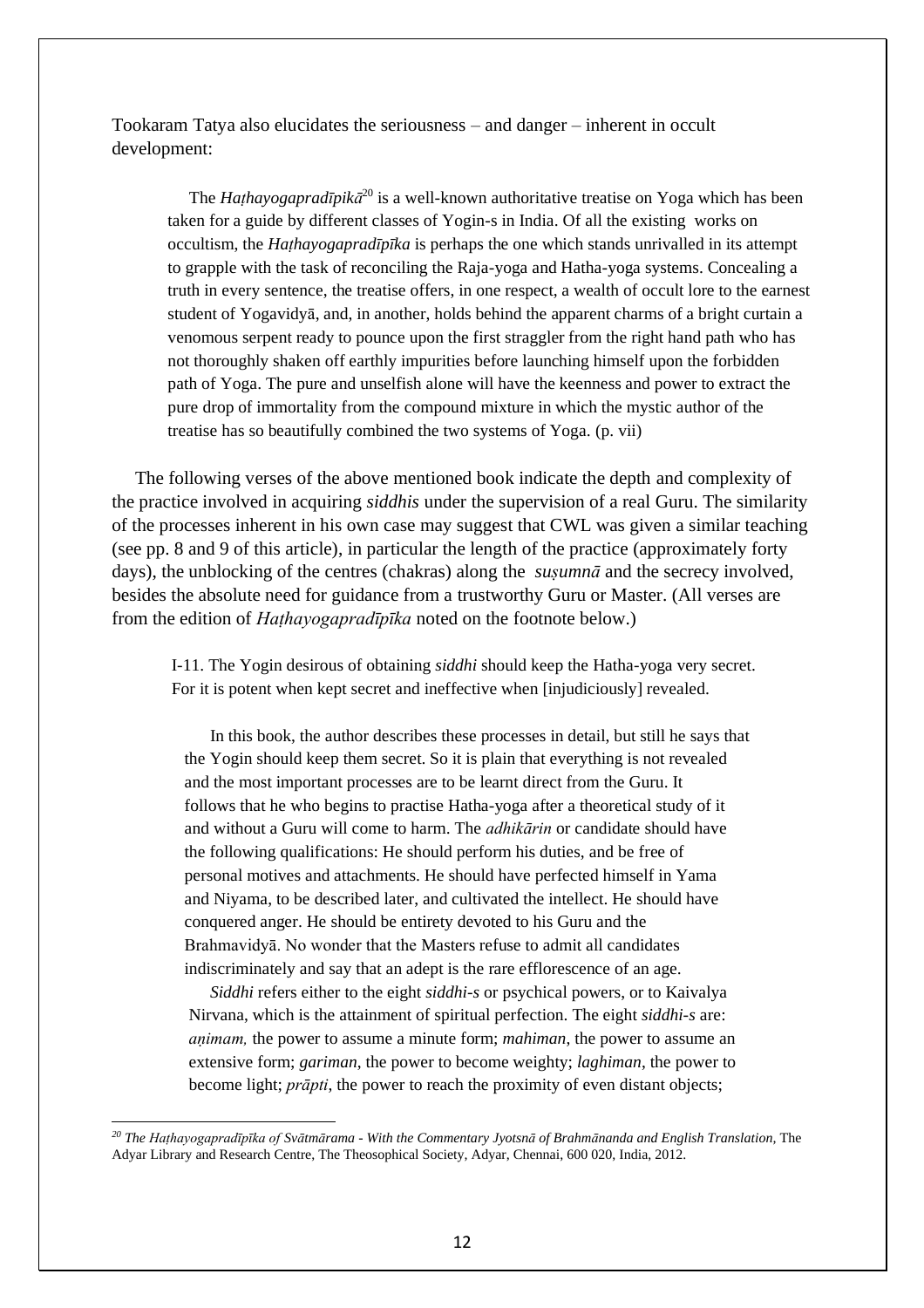*parkāmya*, the power to obtain what is desired; *īśīta*, the power to shape anything as desired; and *vaśitva*, the power to control anything. (p. 6)

 I-14. Living in such a monastery [the Yogin], being free in mind of all cares, should practise only Yoga all the time, in the way taught by his Guru.

 The necessity of having a Guru by one's side when practising Yoga is here strongly dwelt upon. The *Yogabīja* says: 'He who wants to practise Yoga should have a competent Guru with him. He should begin *Prānāyama* only with the guidance of his Guru.' The work called *Rāja-yoga* also states: 'Kaivalya is not to be got by any amount of study of the Veda-s, Sāstra-s and Tantra-s, without the guidance of a Guru.' In the *Skanda-purāna* it is said: 'The eight stages of Yoga are to be learnt only from a competent Guru.' And Sureśvarācārya declares that only through the Guru can the eightfold Yoga be learnt. The *śruti* says: 'The Mahatman-s reveal those things only to him who has a deep devotion towards his Guru as well as to God. Only he who has an Ācārya or Guru knows.' The various standard books on Yoga are, I think, meant not so much for beginners and students, as for Guru-s to use as guide-books to regulate their pupils' training. In Hatha-yoga, where a mistake may end in death or insanity, it is absolutely necessary to have a Guru, who has passed successfully through the course, who can see clearly through the system, and observe the effects of the various processes and modify them accordingly. (pp. 7-8)

 III-2. When the sleeping Kuṇḍalinī is awakened by the grace of the Guru, then all the lotuses [the *cakra-s* or mystic centres] and knots [*granthi-s*] are pierced. (p. 38) III-121. Only one who delights in the life of a celibate *(brahmacārin),* and always conforms to a moderate and salutary diet, and who practises Yoga in the form of stimulating Kundalinī approaches *siddhi* within forty days. (pp. 58-59) III-130. Carefully following his teaching, he who concentrates on the practice of the Mudrā-s, obtains the capacity to overcome death, along with the *siddhi-s* such as *aṇiman.*

(p. 60)

 IV-21. He who suspends (restrains) the breath, restrains also the mind. He who controls the mind, also controls the breath. (p. 65)

 IV-23. Where the mind is stilled there the Prāṇa is suspended; and where the Prāṇa is completely in abeyance, there the mind is quiescent. (p. 65)

 IV-54. Centering the mind in the Śakti (Kuṇḍalinī), and holding the Śakti in the centre of the mind, observe the mind with the mind and make the supreme state the object of meditation. (p. 72)

 The meaning seems to be this: By taking the Prāṇa and the mind to the Brahmarandhra and contemplating Kundalinī Śakti, the mind and the Kundalinī are united in one. (p. 72)

 IV-56. Void within, void without, void like a pot in space *(ākāśa).* Full within, full without, full like the pot in the ocean. [Such is the state of the Yogin in meditation.] (p. 72)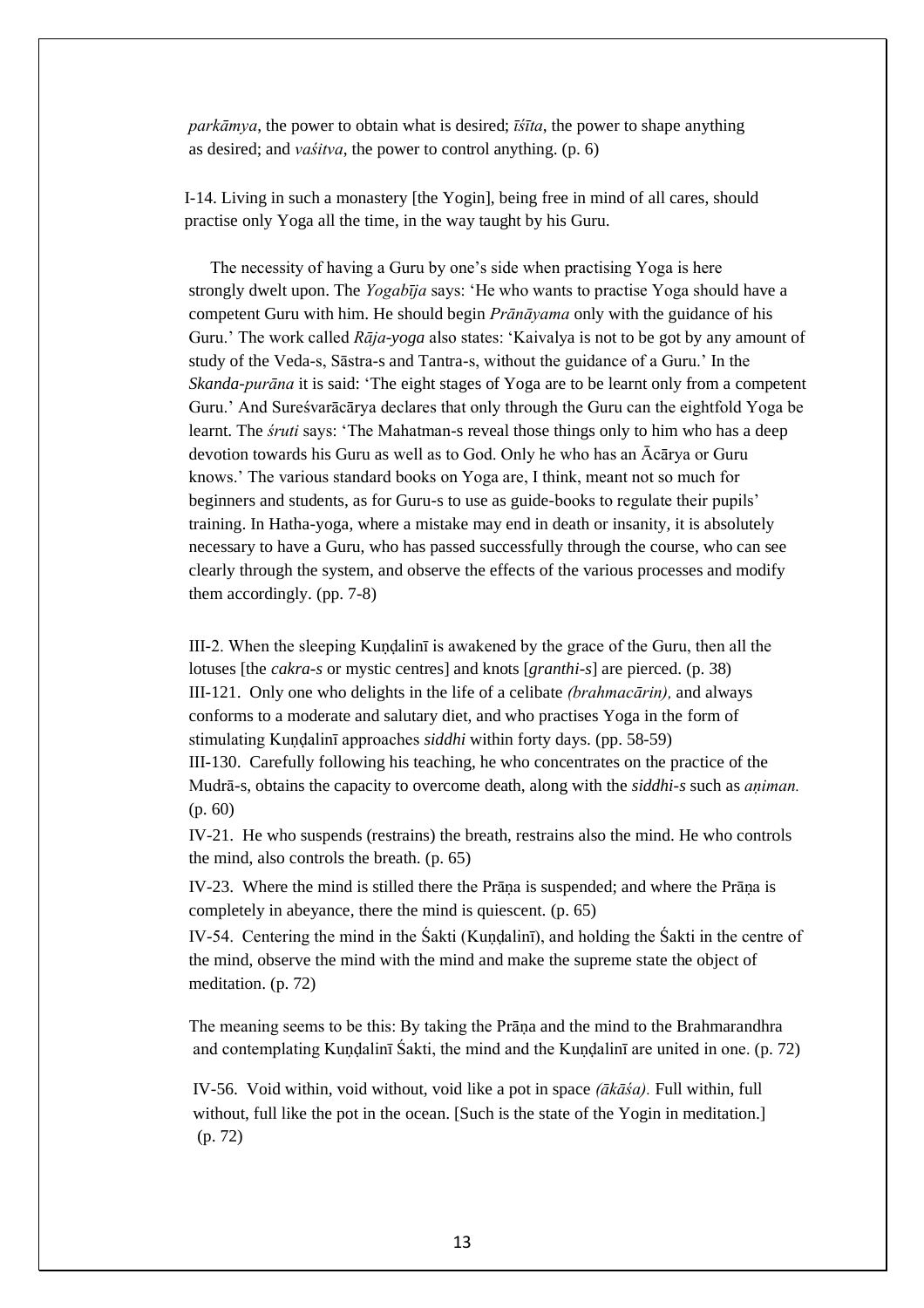IV-57. There should be no thought of the external, nor any thought within. Excluding all thought [subjective and objective] he should think of nothing. (p. 72)

 IV-69. In all the Yogic practices there are four stages: Ārambha, Ghata, Paricaya and Nispatti. (p. 74)

 IV-70. Then the ĀRAMBHĀVASTĀ [is described]: When the knot\* of Brahmā (Brahmagranthi, which is in the Anāhata-cakra) is pierced [by Prāṇāyama], there is the bliss arising from the void [*śūnya* or *ākāśa* of the heart]. Various tinkling sounds [as of ornaments] and the unstruck sound (*anāhata-dhvani*) are heard [in the middle of] the body. (p. 75)

 IV-72. Then the GHAṬĀVASTHĀ [is described]: In the second [stage], the Prāṇa unites [with Apāna, Nāda and Bindu] and enters the middle Cakra. The Yogin then becomes firm in posture (*āsana*), wise, and comparable to the Gods. (p. 75)

 In this stage, the Prāṇa and the Apāna, the Nāda and Bindu, the Jīvātman and the Paramātman are united. The middle Cakra is the Viśuddhi-cakra in the throat. (p. 75)

 IV-73. When the knot of Viṣṇu [Viṣṇu-granthi, which is in the throat] is then pierced [by the Prāṇa in Kumbhaka] there is the promise of supreme bliss. In the Atiśūnya, then, there arises a rumbling sound as of a kettledrum. (p. 75)

 IV-74. Then the PARICAYĀVASTHĀ [is described]: In the third stage, a sound like that of a drum (*mardala*) is heard in the *ākāśa* [between the eyebrows]. Then [the Prāṇa] reaches the Mahāśūnya which is the seat of all *siddhi-s.* (p. 74-75)

IV-76. Then the NISPATTYAVASTH $\bar{A}$  [is described]: Having broken the knot of Rudra [Rudra-granthi, in the  $\bar{A}$ jñā-cakra] the Prāna reaches the seat of Īśvara [which] is in the *ākāśa* between the eyebrows]. Then in Niṣpatti there is heard a sound as of the flute which assumes the resonance of a *vīṇā* (string instrument). (p. 76)

\* a knot, tie, knot of a cord (*A Sanskrit-English Dictionary*, Monier-Monier Williams).

## **CWL's Personal Testimonies**

In his book *The Hidden Side of Things*<sup>21</sup>, chapter XXV, 'The Way to Seership', CWL presents his view on the development of the faculty of clairvoyance:

> The man who wishes to attempt this must begin by acquiring control over his mind – a herculean task in itself. He must learn to concentrate himself upon whatever he may be doing, so that it shall be as well done as is possible for him to do it. He must learn to wield his mind as a skilful fencer wields his weapon, turning it at will in this direction or that, and able to hold it as firmly as he wishes. Try to keep your mind fixed on one definite subject for five minutes; before half the time has passed you will find that wandering thoughts have slipped in unawares, and that the mind has soared far away beyond the limits which you set for it. That means that it is not

<sup>&</sup>lt;sup>21</sup> The Theosophical Publishing House, Adyar, Madras, 1968, pp. 620-622.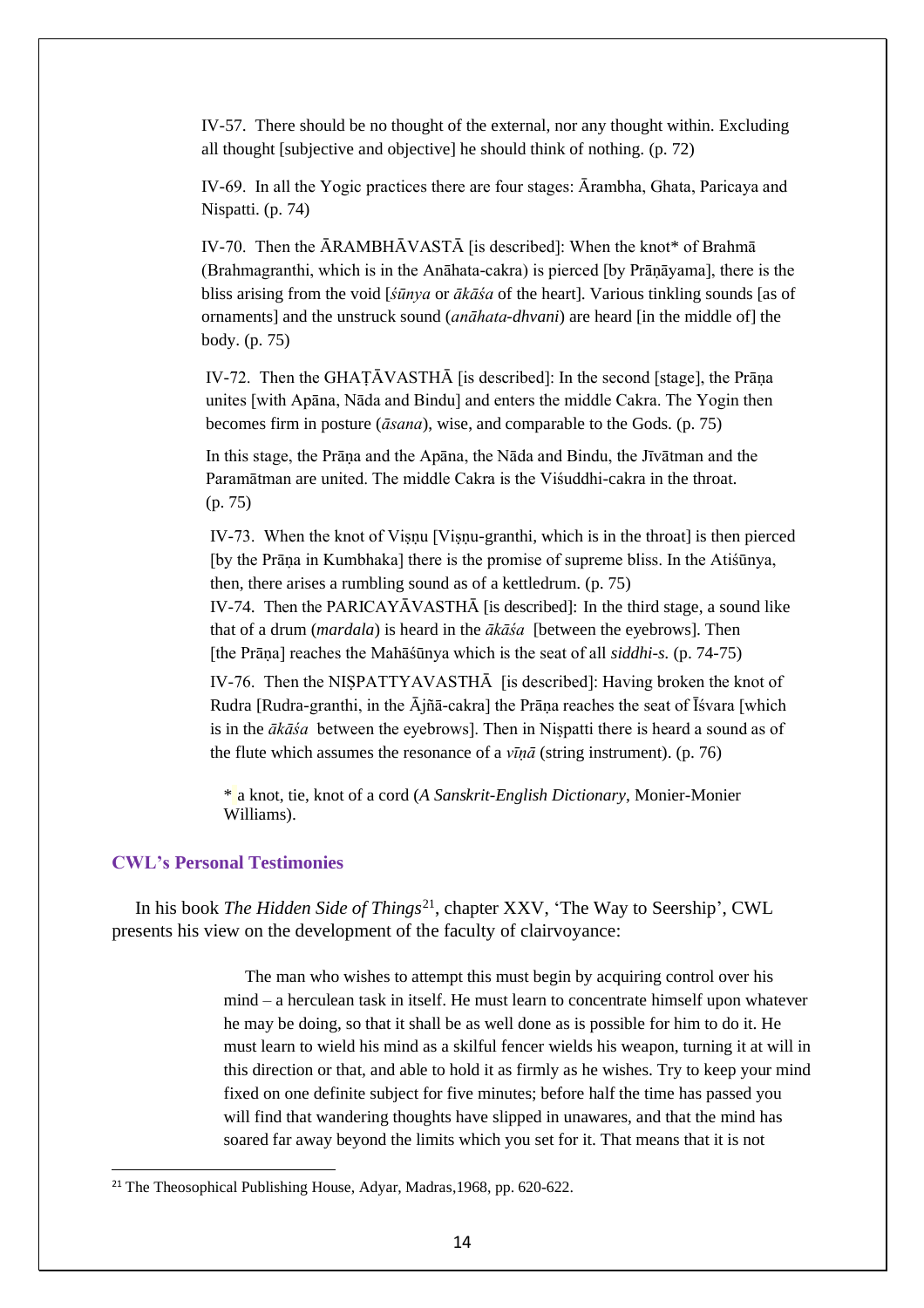perfectly under your control, and to remedy this condition of affairs is our first step- by no means an easy one.

 Nothing but steady practice will give you this power; but fortunately that practice can be had all day long, in business as well as during hours of leisure. If you are writing a letter, keep your mind on that letter, so that it may be written perfectly, clearly, quickly. If you are reading a book, keep your mind on that book, so that you may fully grasp the author's meaning, and gain from it all that he intended you to gain.

 In addition to thus practising concentration in the ordinary course of life, it will help you greatly if you set apart a certain time each day for special effort along these lines. Early morning is the most suitable; but, at any rate, it should be at time when you can be sure of being undisturbed, and it should always be at the same hour, for regularity is of the essence of the prescription. Sit down quietly and get your mind perfectly calm; agitation or worry of any sort is absolutely fatal to success. Then turn the mind upon some subject selected beforehand, and consider it attentively and exhaustively, never allowing your thoughts to stray aside from it in the slightest degree, even for a moment. Of course at first they *will* stray; but each time you must drag them back again and start afresh. You will find it best to take concrete subjects at first; it is only after much practice that the more abstract can profitably be considered.

 When through long habitude all this has become thoroughly familiar to you, when you have attained the power of concentration, and when the mind is well under your control, another step may be taken. Begin now to choose for the subject of your morning meditation the highest ideal that you know. What the ideal is does not matter in the least, for we are dealing now with basic facts and not with outer forms. The Hindu may take Shri Krishna, the Muhammadan, Allah, the Parsi, Zoroaster, the Buddhist, the Lord BUDDHA, and the Christian, the Lord Christ, or if he be a Catholic, perhaps the Blessed Virgin or one of the Saints. It matters not at all, so long as the contemplation of that ideal arouses within the man all the ardour, devotion and reverence of which he is capable. Let him contemplate it with ecstasy, till his soul is filled with its glory and its beauty; and then, putting forth all the strength which his long practice of concentration had given him, let him make a determined effort to raise his consciousness to that ideal, to merge himself in it, to become one with it.

 He may make that endeavour many times, and yet fail; but if he perseveres, and if his attempt is made in all truth and unselfishness, there will come a time when suddenly he knows that he has succeeded, when the blinding light of the higher life bursts upon him, and he realises that ideal a thousandfold more than ever before. Then he sinks back again into the light of common day; yet that one momentary glimpse can never be forgotten, and even if he goes no further, life will never look the same to him as it did before he saw.

 But if he persists in his endeavour, that splendid flash of glory will come to him again and yet again, each time staying with him longer and longer, until at last he will find himself able to raise his consciousness to that higher level whenever he wishes – to observe, to examine and explore that phase of life just as he now does this; and thus he joins the ranks of those who *know,* instead of guessing or vaguely hoping, and he becomes a power for good in the world.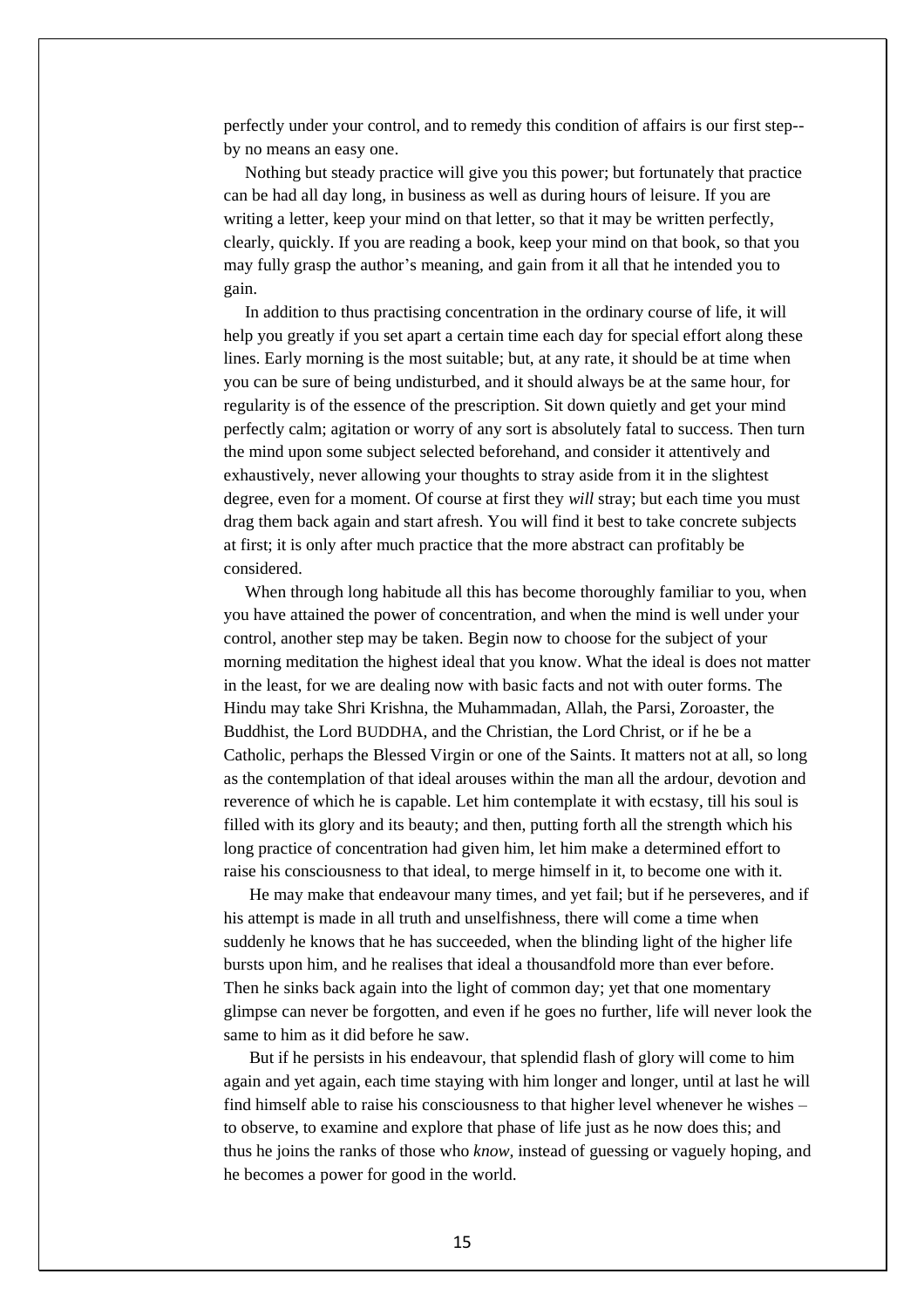In his article 'Clairvoyance' (*The Theosophical Review*, November, 1898), CWL elucidates the guidance which is needed for the development of clairvoyance:

> In real life, however, development so regular as this is hardly ever known, and many a man has occasional flashes of astral consciousness without any awakening of etheric vision at all. And this irregularity of development is one of the principal causes of man's extraordinary liability to error in matters of clairvoyance—a liability from which there is no escape except by a long course of careful training under a qualified teacher.

> Students of Theosophical literature are well aware that there are such teachers to be found—that even in this materialistic nineteenth century the old saying is still true, that "when the pupil is ready, the Master is ready also," and that "in the hall of learning, when he is capable of entering there, the disciple will always find his Master."<sup>22</sup> They are well aware also that only under such guidance can a man develop his latent powers in safety and with certainty, since they know how fatally easy it is for the untrained clairvoyant to deceive himself as to the meaning and value of what he sees, or even absolutely to distort his vision completely in bringing it down into his physical consciousness.

> It does not follow that even the pupil who is receiving regular instruction in the use of occult powers will find them unfolding themselves exactly in the regular order which was suggested above as probably ideal. His previous progress may not have been such as to make this for him the easiest or most desirable road; but at any rate he is in the hands of one who is perfectly competent to be his guide in spiritual development, and he rests in perfect contentment that the way along which he is taken will be that which is the best way for him.

> Another great advantage which he gains is that whatever faculties he may acquire are definitely under his command and can be used fully and constantly when he needs them for his Theosophical work; whereas in the case of the untrained man such powers often manifest themselves only very partially and spasmodically, and appear to come and go, as it were, at their own sweet will.

## **Testimonies by other Theosophists**

In a Roof talk given on 20 March 1953, N. Sri Ram, former President of the Theosophical Society, spoke about the attitude with which C. W. Leadbeater had come to Adyar:

> CWL came to Adyar with no expectations whatever of occult advancement. He came in attitude of true dedication, hoping to find some work to do here. I think he had the idea that probably he would have to stick stamps on envelopes or sweep the rooms. In those days Theosophists had very little money and Adyar did not have such a staff of sweepers and servants as at present. He anticipated quite a humble role as a worker here; expecting nothing, he gained all. That is a very wonderful and significant point. [\(http://www.cwlworld.info/html/testimonies.html\)](http://www.cwlworld.info/html/testimonies.html)

<sup>22</sup> See Rule 21 of *Light on the Path.*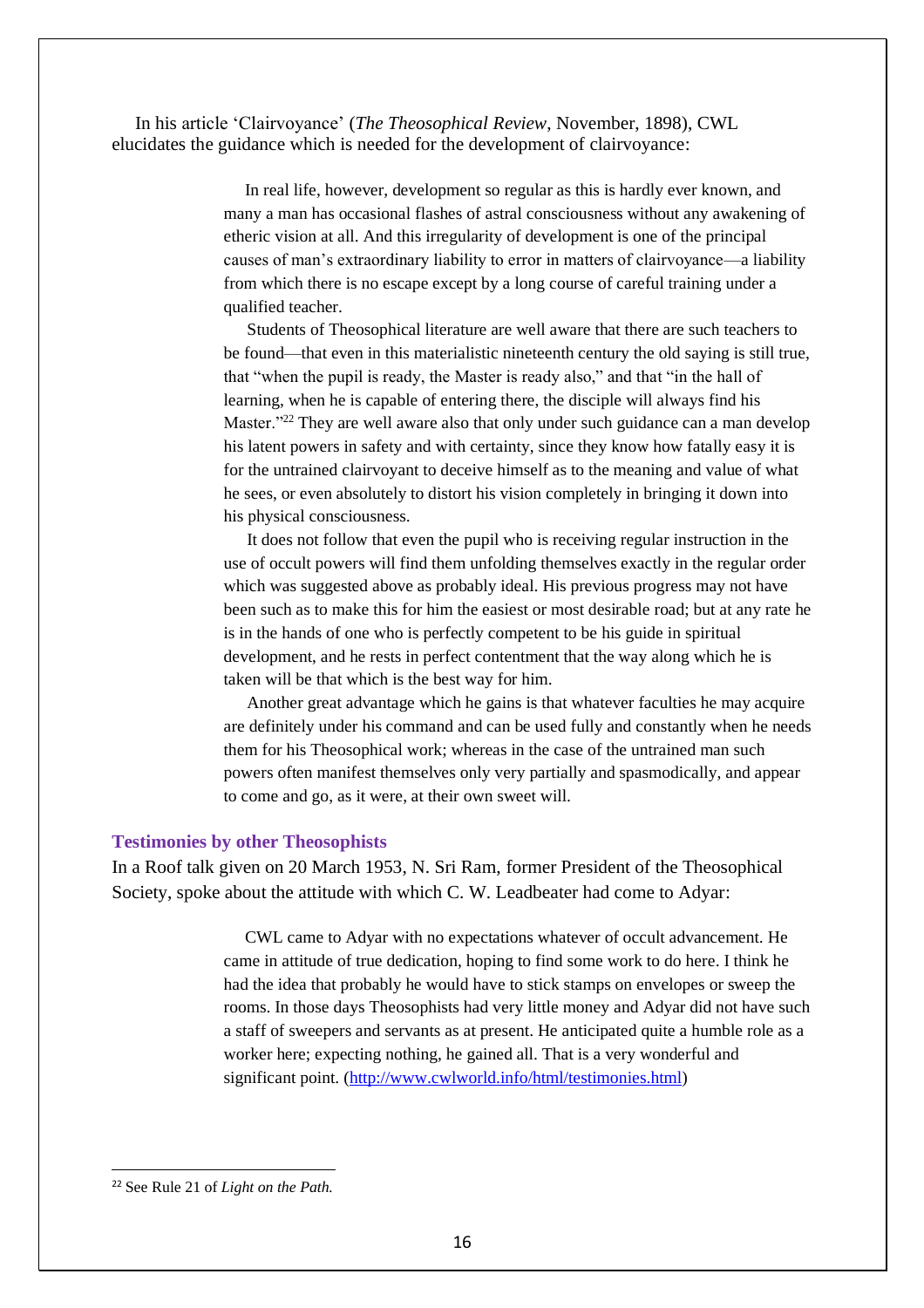In his book *The Boyhood of J. Krishnamurti* (Chetana Books, Bombay, 1977), Russell Balfour-Clarke, who had known and worked with CWL since 1909, had this to say:

> His appearance, when I first met him was of a well-built man around sixty-five years, about five feet nine inches tall with whitening hair parted in the middle, bluegrey eyes, and an ample beard. He seemed to be taller than he was because he stood and walked in a very upright manner. He looked very much like Bernard Shaw. His character was a combination of scientific enquiry and a great power of affection – selfless and retiring, but withal a very magnetic personality.

> I must put on record that during my most intimate association with him, though I found him in company with teenage boys, *I never saw or heard of any behaviour or words* which would support any of the charges or insinuations made against him of immoral sexual tendencies. He was a clean living man, and his influence was a strongly purifying and uplifting one.

 Ernest Wood, who had also known and worked with CWL from 1909 onwards, in his book *Is This Theosophy?* (London: Rider & Co. Paternoster House, E.C. 1936) wrote:

> My own position with regard to Mr. Leadbeater, therefore, was midway between the extremes of acceptance and rejection. It was that of one who had otherwise had convincing proof of the existence of clairvoyant power (though not on anything like the lavish scale presented by Mr. Leadbeater, nor of the perfect accuracy which he always took for granted in his own case), who did not see any reason why Mr. Leadbeater should cheat, but many reasons why he should not do so, who, knowing him and liking him, was prepared to give him the benefit of the doubt where at all reasonable, who at the same time knew that human nature was streaky (like bacon, as it has been said) and did not expect Mr. Leadbeater to be perfect in all respects, even though the devotees thought him to be so. (p. 142)

> There had been charges against Mr. Leadbeater of very reprehensible actions with boys, but Mrs. Besant had been satisfied that they were unsound, and had readmitted him to her closest friendship. I am convinced to this day that he loved young people and would do nothing intentionally to harm them, and during the whole of my close contact with him, intermittently covering thirteen years, I never saw in him any signs of sexual excitement or desire. Only once or twice we talked of the attacks made upon him. He said that evidence had been manufactured against him. He had given advice, in good faith, and with the best intentions, which Mrs. Besant had disapproved. In deference to her wishes, he had promised not to give that advice again, although his opinion still was that it was the best under the circumstances. (p. 142-143)

 Irving S. Cooper, an American Theosophist, paid this tribute to him (*Theosophy in Australasia*, February 1920):

> But how powerless are words to describe a great character. Silence is oftentimes a finer tribute than a wealth of well-chosen phrases. Bishop Leadbeater often reminds me of a mountain. You recall the words of Marcus Aurelius: "Live like a mountain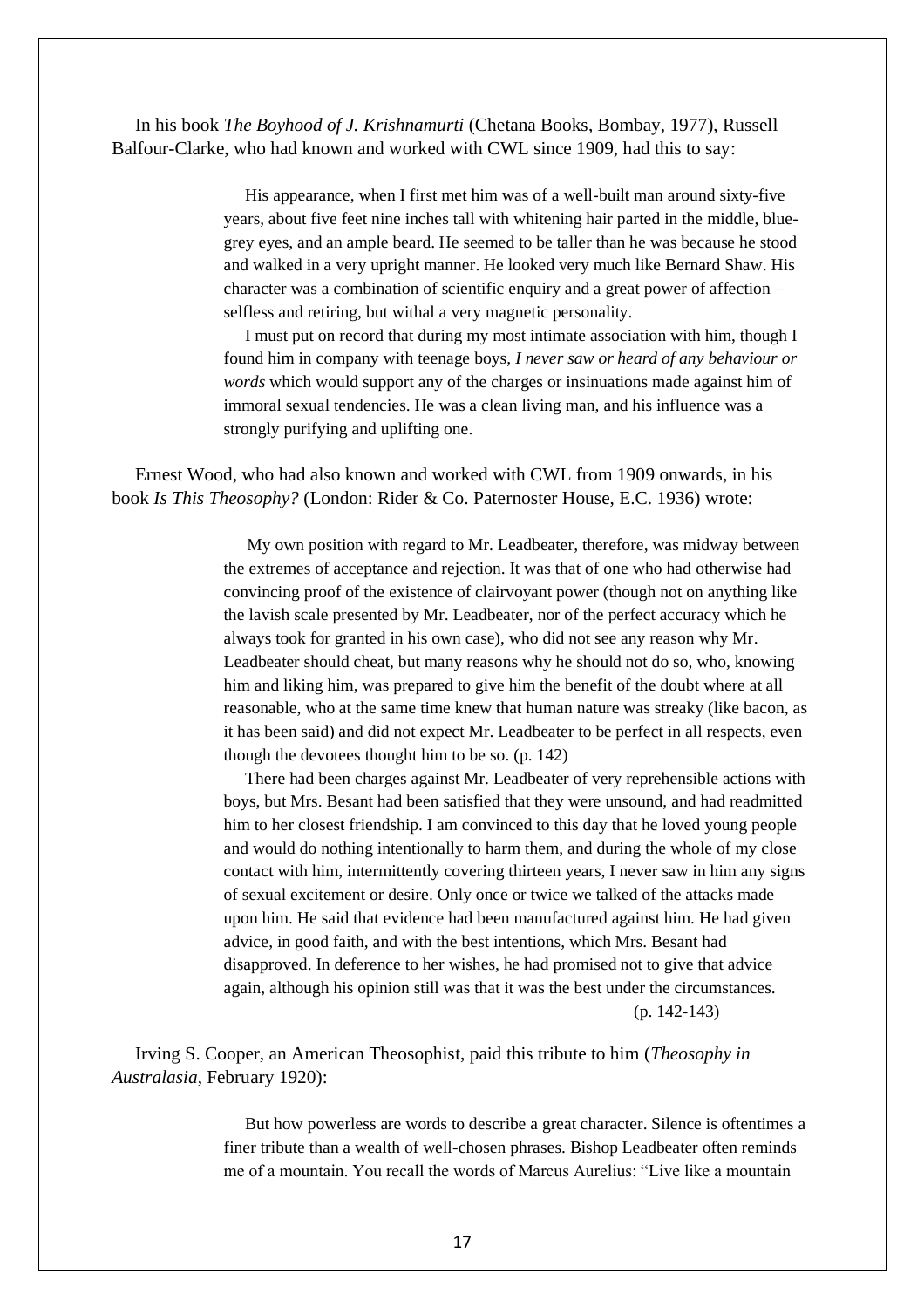against which storms dash in vain." He is like that. He has weathered many storms – that ever seems to be the sad experience of Earth's greatest children – but they have never affected him. He has quietly worked on with serenity undisturbed. He is so big a man that only on unusual occasions do we realise the noble proportions of his character. His breadth of mind and depth of sympathy are so much a part of him that we have come to take them for granted. He has never sought for recognition, and so is not one of the popularly accepted leaders of the world. The future will value him far more. Already among the few, scattered on five continents, he is known, loved and reverenced. Along the quiet channels of books, lectures, and letters he has poured comfort and knowledge to thousands. We want him to know on this his seventy-third birthday that those he has helped are not ungrateful.

 Col. Henry Steel Olcott, President-Founder of the TS, in a letter to CWL on 17 September 1905, wrote:

> Accept my best thanks for your excellent article and the covering letter of August 19th. After consultation with the printers I find that we can get in very nicely the diagram and even the green wave-line without too much expense. It will be reduced so as to make it a two-page folding leaf. Of course you have noticed how much I have used of your American lectures in the current and last volumes of the Theosophist. It is because you have the happy talent of conveying very distinctly and succinctly your views: in fact, between your entity and myself and in strict confidence, I may say that the "C.W.L." personality is about the best writer that we have in the Society, besides being a most fascinating chap.

 My dear Charles, you have certainly done splendid work for the movement wherever you have been: I rub my eyes to be sure that it is not a dream and that the fellow who is doing so much is the very same who made me swear so awfully at Adyar and Colombo because of his curate-like limitations. Lord! how I did swear at you – not being the seventh son of a seventh son, hence not a prophet.

(Adyar Archives)

#### **Views of Count Hermann Keyserling**

 In his book *The Travel Diary of a Philosopher* (New York, Harcourt, Brace and Company, 1919), Count Keyserling writes about CWL's clairvoyant work:

 Let us suppose now that it is possible to perceive directly the material formations which are created and pass away in the process of thought and feeling: we would thus have arrived at the higher spheres of occultism. It has not yet been proved scientifically that such a possibility exists in practice. In principle it does exist, and anyone who reads what C. W. Leadbeater, for instance, has told us about these spheres, can hardly doubt that he at any rate does feel at home in them, for all the statements which we can control, in so far as they are directly connected with events in our own sphere of life, are in themselves so probable and agree so perfectly with the known nature of psychic phenomena, that it would be much more remarkable if Leadbeater were wrong. Above all, however, I am inclined to accept as probable the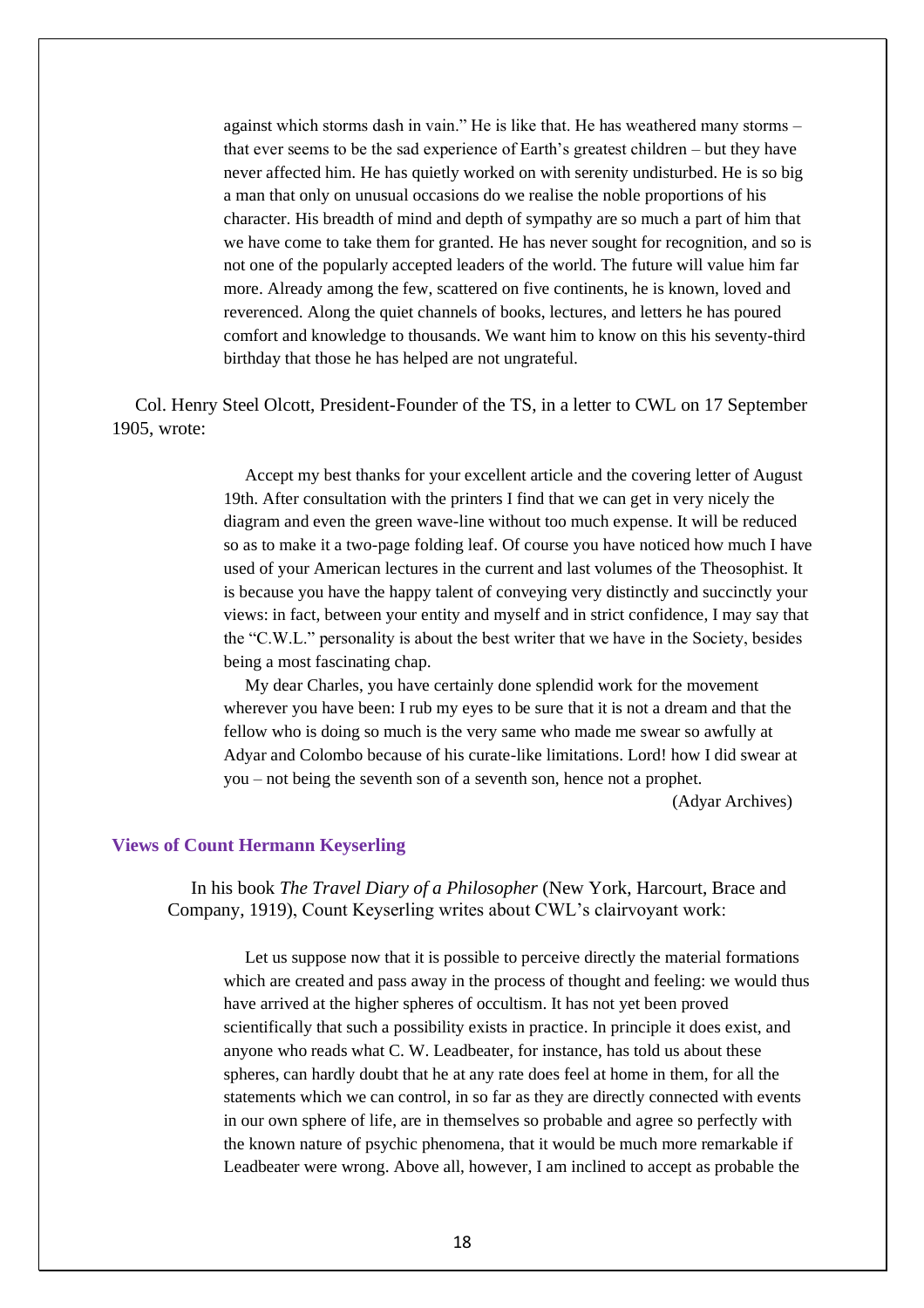assertion of the occultists for epistemological considerations. There is no doubt that the reality which we experience normally is only a qualified section of the whole realm of reality, whose character is conditioned by our psychophysical organism (this is the real significance of the teaching of Kant: 'My world is representation'). And this certainty allows us to draw a further conclusion, namely, that, if we should succeed in acquiring a different organisation, then the merely human barriers and forms would lose their validity. Nature, as we perceive her with our senses and our intellects, is only our ' Merkwelt,' as Uexküll would say. The forms of recognition which have been proved by Kant and is followers, relate only to the structural plan of specific souls. If therefore its boundaries can be moved, it should be possible, not only to enlarge, but to exceed the limitations laid down by Kant. Whether this is de facto possible has not yet been ascertained scientifically, but it seems to me to be most significant that the assertions of the occultists correspond from beginning to end with the postulates of criticism: they all teach that the power of increasing experience and experiencing differently is dependent upon the formation of new organs; that the acquisition of powers of clairvoyance is exactly like the acquisition of sight on the part of a blind man, and that the step on to 'higher' planes of reality means nothing but stepping beyond the frame of Kantian experience. In any case, all philosophers, psychologists and biologists would do well to concern themselves at long last seriously with occult literature. I have pointed, among the writers who are in question, to Leadbeater, although this clairvoyant does not enjoy general appreciation even among his own group: I did so because I have found his writings, in spite of the frequency of childish traits in them, more instructive than others of their kind. He is the only one whom I know, whose power of observation is more or less on the level of a scientist, and he is the only one whose descriptions are plain and simple. In the ordinary sense of the word he is not talented enough in order to invent what he declares he has seen, nor, like Rudolph Steiner, is he capable of working upon his material in such a way that it would be difficult to differentiate between that which he has perceived and that which he has added. He is hardly intellectually equal to his material. Nevertheless, again and again I meet with assertions on his part, which, on the one hand, are probable, and, on the other, correspond to philosophical truths. What he sees after his own fashion (very often without understanding it) is in the highest degree full of significance. He will, therefore, in all probability have seen something which really exists.

## **E. L. Gardner's Criticisms of CWL's Observations**

 In his well-known booklet *There is no Religion Higher than Truth* (1963), E. L. Gardner, a prominent member of the TS in England at that time, made very critical assessments about some of CWL's clairvoyant perceptions, particularly in connection with the Masters and the Coming of the World Teacher through the young boy J. Krishnamurti. Mr Gardner wrote:

> With the advantage of forty years perspective, plus the letters to Annie Besant and the events of 1920-30, it is now clear (as some have long known or suspected) that the Lord Maitreya and the Masters with whom Leadbeater was on such familiar terms were his own thought-creations.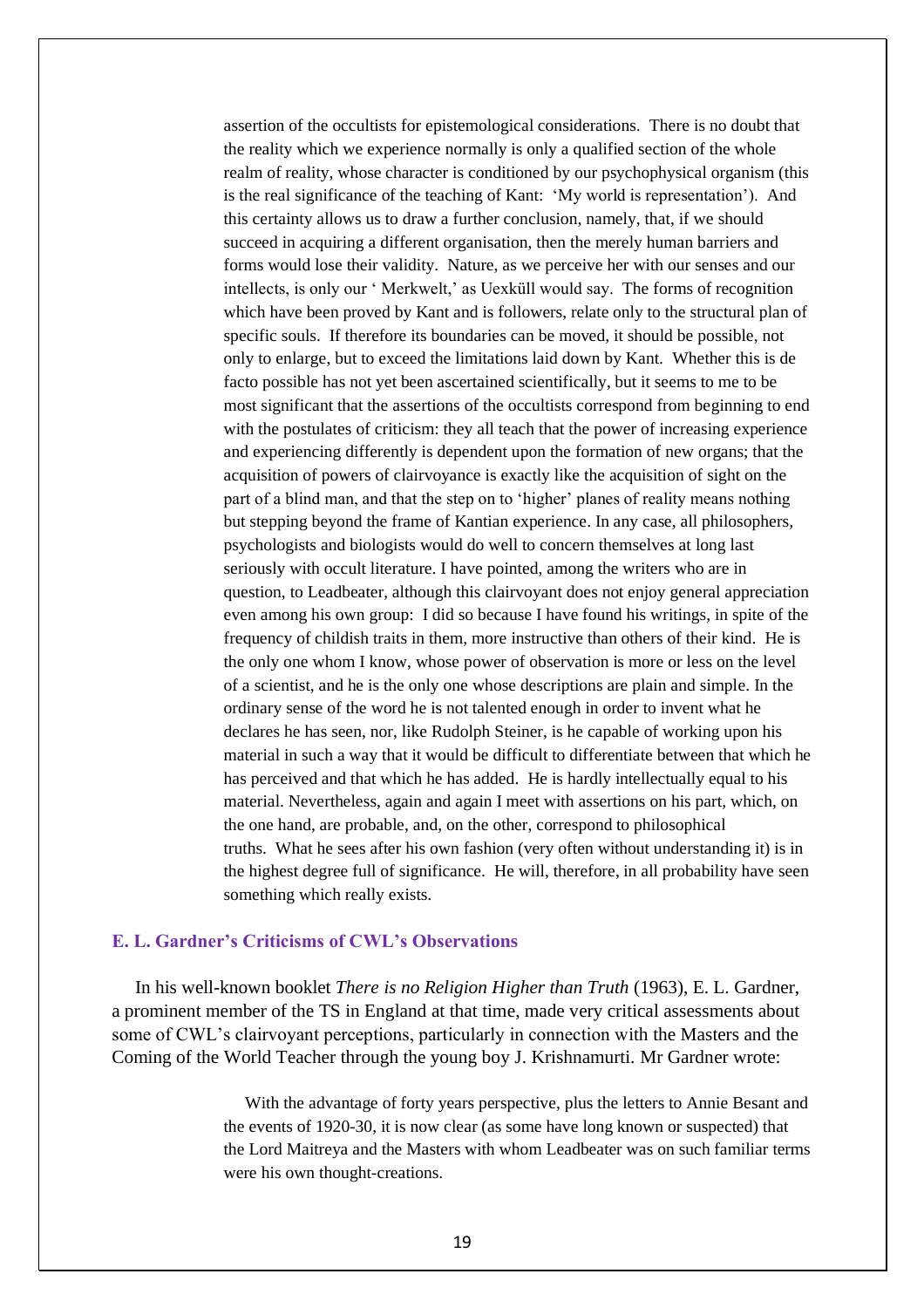Yet I feel certain that there was no intention to deceive. Bishop Leadbeater's honesty and sincerity were undoubted. His clairvoyance was unquestioned. It was by that faculty that he discovered the boy Krishnamurti, who has at any rate turned out to be a great leader of thought, widely acknowledged all over the world. This discovery in itself was no small feat, and it was not an isolated case. And Leadbeater's frequent references to the Masters were, from his own point of view, utterly sincere and true. Nor was it a case of a split mind. The projection was a vivid example of the phenomenon of 'unconscious kriyāśakti'.

 In his article 'Kriyāśakti, Conscious and Unconscious', published in *The Theosophist* (July, 1963). Mr Gardner adds:

> The Sanskrit word Kriyāśakti is defined as the Power of Creative Thought. It is a well-known term in Occultism, and its meaning has been abundantly demonstrated during the past few decades in research work on the mysteries of the human mind. The description of the mind by Patañjali, given long ago, is still much to the point: The mind may be compared to a lens in the form of a sphere, so constructed as to be capable of giving a three-dimensional image inside itself of every external object. (Book 1, 41 – Stephen's translation)

 Below is an account by CWL to Fabrizio Ruspoli of an event that took place on 28 December 1911 in Benares, when Krishnaji, as the Head of the Order of the Star, was handing over certificates of membership to new members. It shows that the announcement of Krishnaji as the vehicle for the World Teacher was made by Annie Besant, not by CWL:

> All at once the hall was filled with a tremendous power, which was so evidently flowing through Krishna that the next member fell at his feet, overwhelmed by this mighty rush of force. I have never seen or felt anything in the like of it; it reminded one irresistibly of the rushing, mighty wind, and the outpouring of the Holy Ghost at Pentecost. The tension was enormous, and everyone in the room was most powerfully affected. It was the kind of thing that we read about in the old scriptures, and think exaggerated; but here it was before us in the twentieth century. ... At a meeting [of the Esoteric Section] the President said for the first time that, after what they had seen and felt, it was no longer possible to make even a pretence of concealing the fact that Krishna's body had been chosen by the Bodhisattva, and was even now being attuned by Him. (*Krishnamurti: Years of Awakening* by Mary Lutyens, John Murray, London, 1975, p. 55.)

## **Early articles by CWL in** *Lucifer***<sup>23</sup>**

 *Dreams* (November 1895), "first, to consider rather carefully the mechanism — physical, etheric and astral — by means of which impressions are conveyed to our consciousness; secondly, to see how the consciousness in its turn affects and uses this mechanism; thirdly, to note the condition both of the consciousness and its mechanism during sleep; and fourthly, to enquire how the various kinds of dreams which men experience are thereby produced."

<sup>23</sup> A journal founded by Madame Blavatsky in London, in 1887.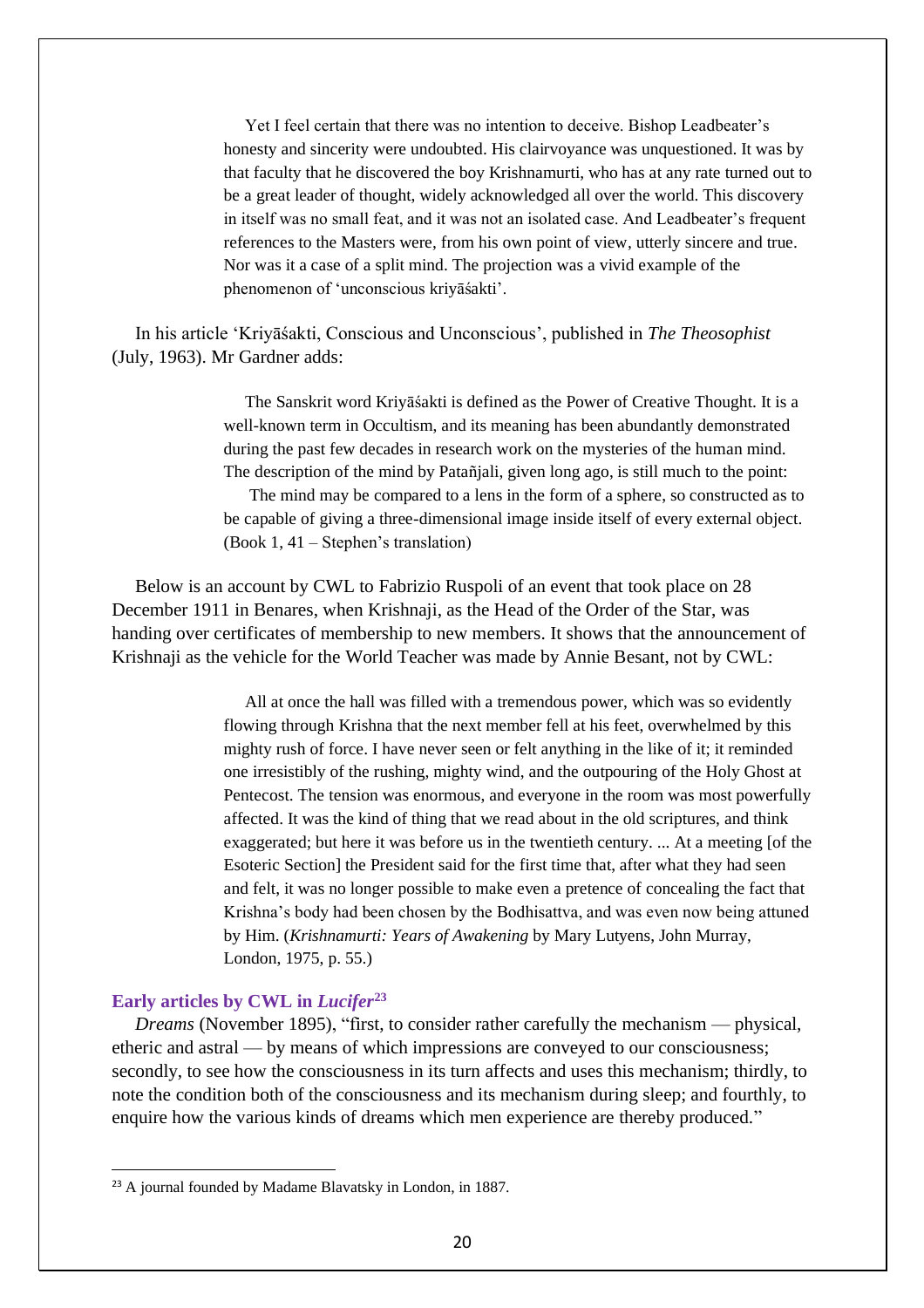(First published as a book in 1903 and reprinted ever since. It was translated into Braille, German, Dutch, Indonesian, Italian, Gujarati and Bengali.)

 *Devachan* (January 1896), "a realm of nature which is of exceeding importance to us — a vast and splendid world of vivid life in which we are living now as well as in the periods intervening between physical incarnations". (First published as a book in 1902 and later translated into Italian, Kannada, Tamil, Dutch and French.)

 *Invisible Helpers* (November 1896), "among the beautiful conceptions which Theosophy has restored to us stands pre-eminent that of the great helpful agencies of nature". (First published as a book in 1899 and translated into Hindi, Guwahati, French, Japanese, Spanish, Braille, Bulgarian, Russian and Portuguese.)

## *Extracts from the Vahan*

 *Extracts from the Vahan* is a book, edited by Sarah Corbett and published in 1904, consisting of material originally published in *The Vahan*, a publication of the Council of the British Section of the Theosophical Society, from 1891 to 1904. Below are some of the questions or comments by enquirers which were answered by C. W. Leadbeater during the period of 1895 to 1902:

Do actions performed in dreams affect physical plane Karma?

Can the dream-life be controlled? If so, what is the best method?

How are clairvoyants capable of recognising the etheric double?

(With Annie Besant) At the death of the physical body which remaining vehicles are capable of independent manifestation?

Interfering with Karma is not possible – the idea is wildly absurd.

(With Bertram Keightley) Karma and Heredity - What is and what isn't transmitted from life to life?

The actual process in thought transference seems analogous to ordinary physical vision.

Do deceased individuals pass consciously through all of the divisions of the astral plane? After death, the physical and etheric bodies disintegrate independently.

Have the figures seen in dreams any subjective or real existence of their own?

On which plane of the universe are the akashic mental images recorded?

Does the etheric double sometimes leave the body? (the dangers of long term mediumship).

## **Essential books by CWL that involved clairvoyant investigation**

 His clairvoyant investigations went on to produce books of wide ranging appeal which brought many thousands of people in contact with the uplifting teachings of Theosophy. Some of them include:

*The Astral Plane* (first published in 1895 and translated into Japanese, Portuguese, Braille, Serbian, Kannada, French, Italian, Spanish, and Russian)

*Thought-Forms* (with Annie Besant, first published in 1901 and translated into several European languages, including French, German, Italian, Portuguese, Russian, Spanish) *Man, Visible and Invisible* (first published in 1902 and translated into Kannada, Portuguese,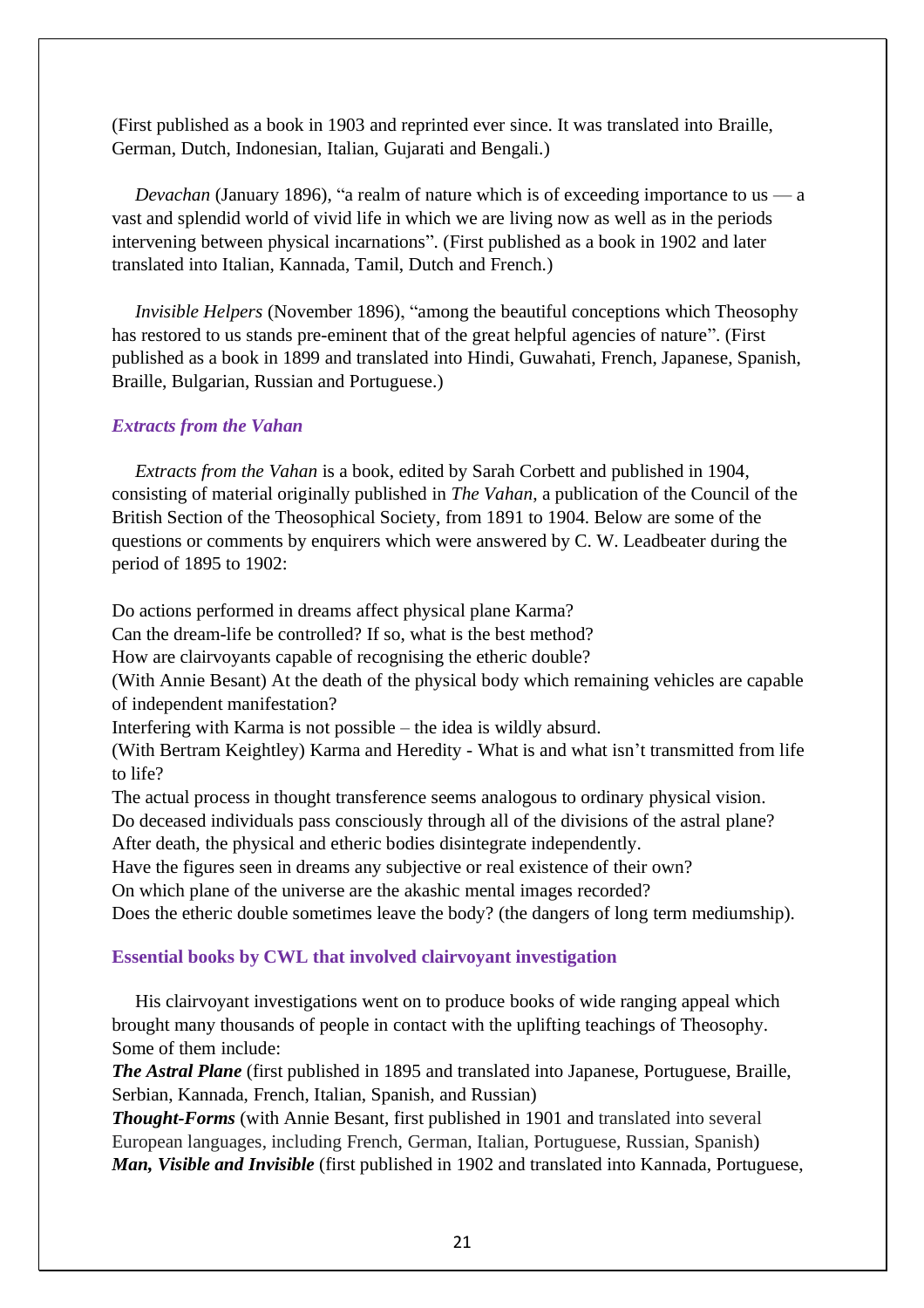Finnish, Dutch, Italian and German)

*The Science of the Sacraments* (first published in 1920 and translated into Spanish, French and German)

*The Masters and the Path* (first published in 1925 and translated into Kannada, Portuguese, Greek, Hindi, Marathi, Spanish, Gujarati, Malayalam, French, Italian, Braille, Dutch, German, Finnish, Norwegian, Hungarian and Telugu) *Hidden Life in Freemasonry* (first published in 1926 and translated into French, Portuguese,

Greek, German, Spanish and Dutch)

*The Inner Life* (first published in 1910 and translated into Kannada, Gujarati, Hindi, Braille, German, Dutch, Marathi, Finnish, and Spanish)

*The Chakras* (first published in 1927 and translated into Hungarian, Italian, Kannada, Marathi, Dutch, French, German, Spanish, Portuguese, Finnish and Norwegian) and *The Hidden Side of Things* (first published in 1913 and translated into Dutch, Italian, Finnish, Norwegian and French).

## **Some of CWL's clairvoyant predictions**

 One of the fair principles regarding published works is that they are to be judged on their own merit. I would like to draw attention to two passages of *Man: Whence, How and*  Whither<sup>24</sup>. It is a record of clairvoyant investigations done at Adyar in the summer of 1910 by both Annie Besant and C. W. Leadbeater, although the parts I am quoting from refer to his vision of the distant future:

> The daily newspaper has disappeared – or perhaps we may rather say that it survives in a much amended form. To make it comprehensible it must be premised that in each house there is a machine which is a kind of combination of a telephone and recording tape-machine. This is in connection with a central office in the capital city, and is so arranged that not only can one speak through it as through a telephone, but that anything written or drawn upon a specially prepared plate and put into the box of the large machine at the central office will reproduce itself automatically upon slips which fall into the box of the machine in each of the houses. What takes the place of the morning newspaper is managed in this way. It may be said that each person has his newspaper printed in his own house. When any news of importance arrives at any time it is instantly forwarded in this way to every house in the community; but a special collection of such news is sent early each morning and is commonly called *Community Breakfast Chat*. (chapter xxvi, p. 430)

 Was he describing, in the language of his time, what we now call the Internet?

 Practically the whole world has federated itself politically. Europe seems to be a Confederation with a kind of Reichstag [Parliament], to which all countries send representatives. This central body adjusts matters, and Kings of the various countries are Presidents of the Confederation in rotation. (chapter xxvii, p. 455)

<sup>24</sup> The Theosophical Publishing House, Adyar, Madras, 1913,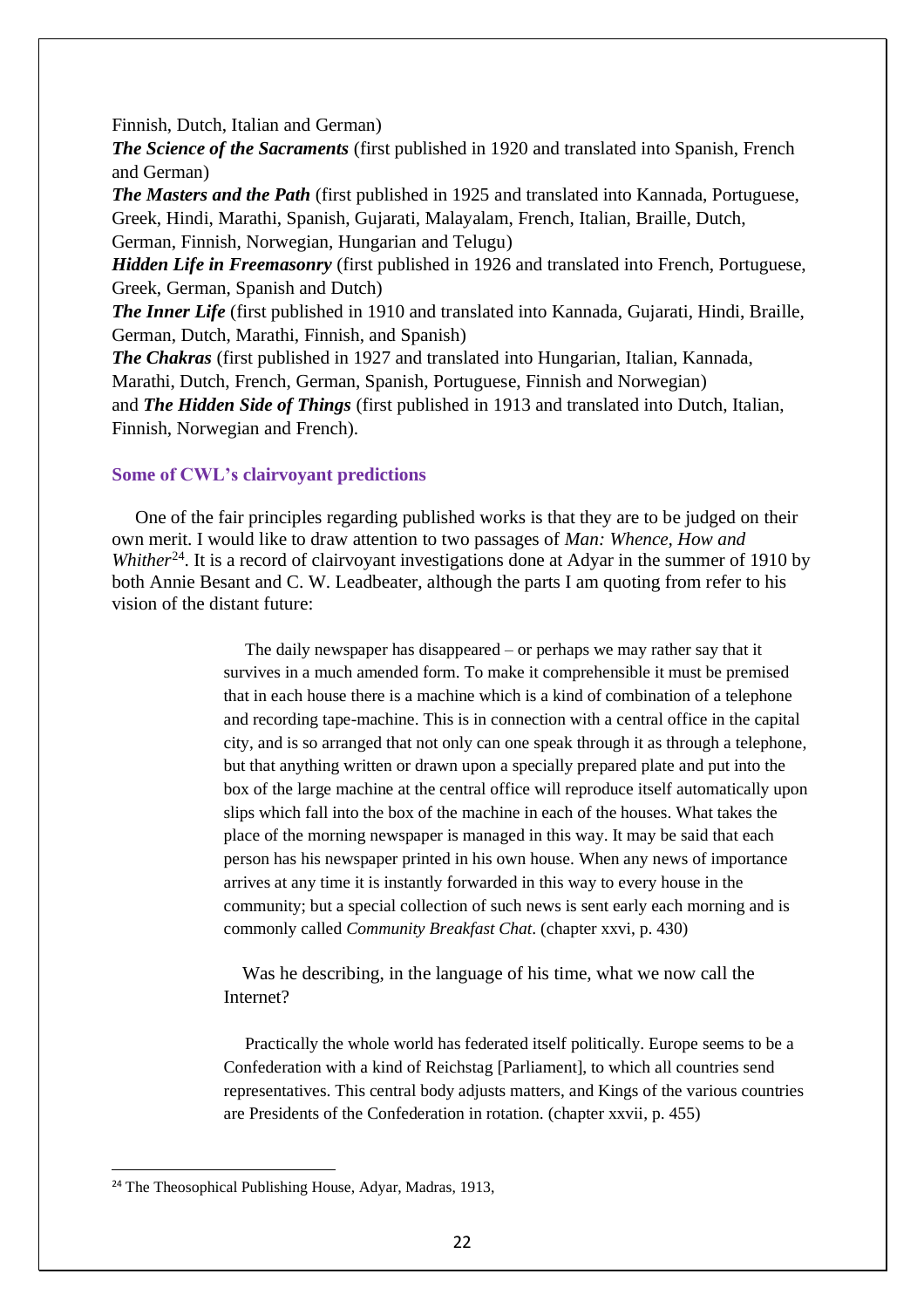Was he describing what we know today as the European Union and the European Parliament?

#### **The New Power**

Was this a statement about global sustainability in the future?

 One feature which makes an enormous difference is the way in which power is supplied. There are no longer any fires anywhere, and therefore no heat, no grime, no smoke, and hardly any dust. The whole world has evolved by this time beyond the use of steam, or any other form of power which needs heat to generate it. There seems to have been an intermediate period when some method was discovered of transferring electrical power without loss for enormous distances, and at that time all the available water-power of the earth was collected and syndicated; falls in Central Africa and in all sorts of out-of-the-way places were made to contribute their share, and all this was gathered together at great central stations and internationally distributed. Tremendous as was the power available in that way, it has now been altogether transcended, and all that elaborate arrangement has been rendered useless by the discovery of the best method to utilise what the late Mr. Keely called dynaspheric force – the force concealed in every atom of physical matter.

 It will be remembered that as long ago as 1907, Sir Oliver Lodge remarked that "the total output of a million-kilowatt station for thirty million years exists permanently and at present inaccessibly in every cubic millimetre of space". *(Philosophical Magazine,* April, 1907, p. 493.) At the period which we are now describing, this power is no longer inaccessible, and consequently unlimited power is supplied free to everyone all over the world. It is on tap, like gas or water, in every house and every factory in this community, as well as everywhere else where it is needed, and it can be utilised for all possible purposes to which power can be turned. Every kind of work all over the world is now done in this way. Heating and lighting are simply manifestations of it. For example, whenever heat is required, no one in any civilised country dreams of going through the clumsy and wasteful process of lighting a fire. He simply turns on the force and, by a tiny little instrument which can be carried in the pocket, converts it into heat at exactly the point required. A temperature of many thousands of degrees can be produced instantly wherever needed, even in an area as small as a pin's head.

 By this power all the machines are running in the factory which we inspected, and one result of this is that all the workers emerge at the end of the day without having even soiled their hands. Another consequence is that the factory is no longer the ugly and barren horror to which in earlier ages we were painfully accustomed. It is beautifully decorated-- all the pillars are carved and wreathed with intricate ornament, and there are statues standing all about, white and rose and purple-- the last being made of porphyry beautifully polished. Like all the rest of the buildings, the factory has no walls, but only pillars. The girls wear flowers in their hair, and indeed flowers plentifully decorate the factory in all directions. It is quite as beautiful architecturally as a private house.<sup>25</sup>

<sup>25</sup> *The Inner Life*, pp. 439-441.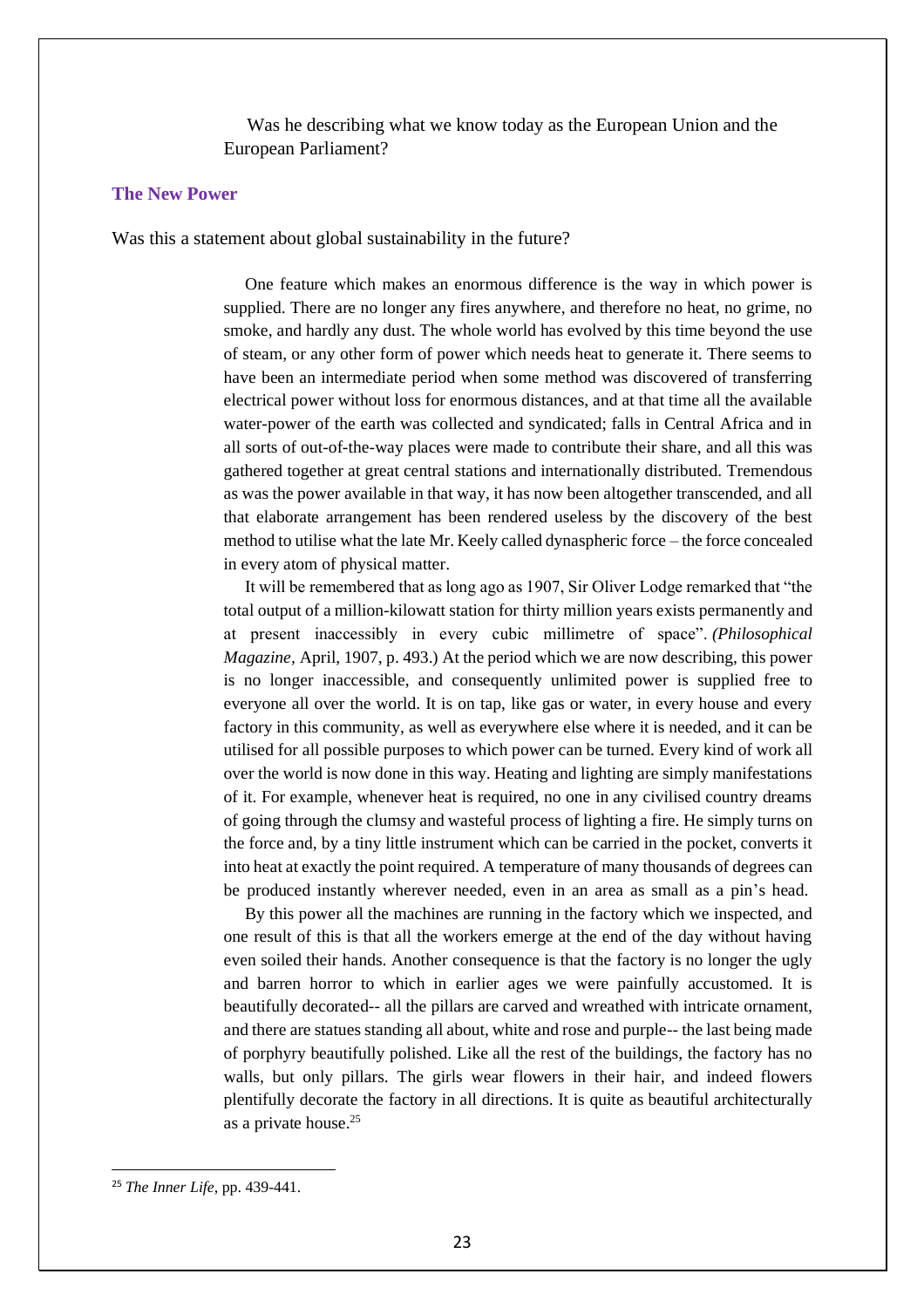#### **Mars**

 Although no evidence of human-like form has been found on Mars, some of CWL's observations regarding the presence of water on that planet in its past and the temperature around the equator are apparently consistent with modern scientific discoveries. See [https://www.nasa.gov/press-release/nasa-confirms-evidence-that-liquid-water-flows-on](https://www.nasa.gov/press-release/nasa-confirms-evidence-that-liquid-water-flows-on-today-s-mars)[today-s-mars.](https://www.nasa.gov/press-release/nasa-confirms-evidence-that-liquid-water-flows-on-today-s-mars)

 Theosophy.Wiki [\(https://theosophy.wiki\)](https://theosophy.wiki/), which is a wonderful resource for students of Theosophy and the history of the Theosophical Society, has a web page dedicated to the complex subject of Inner and Outer Rounds and their role in evolution. CWL, in his book *The Inner Life*, says that the small population on Mars is part of an Inner Round, which has not been verified by modern science. The following is Theosophy.Wiki's link to the subject of Inner and Outer Rounds: [https://theosophy.wiki/en/Inner\\_and\\_Outer\\_Rounds.](https://theosophy.wiki/en/Inner_and_Outer_Rounds)

 "The temperature on Mars may reach a high of about 70 degrees Fahrenheit (20 degrees Celsius) at noon, at the equator in the summer, or a low of about -225 degrees Fahrenheit (- 153 degrees Celsius) at the poles. ... In the mid-latitudes, the average temperature would be about -50 degrees Celsius with a nighttime minimum of -60 degrees Celsius and a summer midday maximum of about 0 degrees Celsius." (NASA)

> The present condition of the planet Mars is by no means unpleasant. It is a smaller planet than the Earth and more advanced in age. I do not mean that it is actually older in years, for the whole chain of worlds came into existence – not simultaneously indeed – but within a certain definite area of time. But being smaller it lives its life as a planet more quickly. It cooled more rapidly from the nebulous condition, and it has passed through its other stages with corresponding celerity. When humanity occupied it in the third round it was in much the same condition as is the Earth at the present time – that is to say, there was much more water than land on its surface. Now it has passed into comparative old age, and the water surface is far less than that of land. Large areas of it are at present desert, covered with a bright orange sand which gives the planet the peculiar hue by which we so readily recognize it. Like that of many of our own deserts, the soil is probably fertile enough if the great irrigation system were extended to it, as it no doubt would have been if humanity had remained upon it until  $now<sup>26</sup>$

> Mars is much farther from the centre of the system than we are, and consequently the sun appears to its inhabitants scarcely more than half the size that it does to us. Nevertheless the climate of the inhabited portions of the planet is very good, the temperature during the day at the equator being usually about 70° Fahrenheit, though there are not many nights in the year when there is not a touch of frost. Clouds are almost unknown, the sky being for most of the year entirely clear. The country is therefore to a large extent free from the unpleasantness of rain or snow. The Martian day is a few minutes longer than our own and their year is nearly twice as long as ours, and the variation of the seasons in the inhabited part is but slight.<sup>27</sup>

<sup>26</sup> Leadbeater, C. W., *The Inner Life*, vol. 2, The Theosophical Publishing House, Adyar, Madras, 1912, p. 723. <sup>27</sup> Op. cit. p. 726.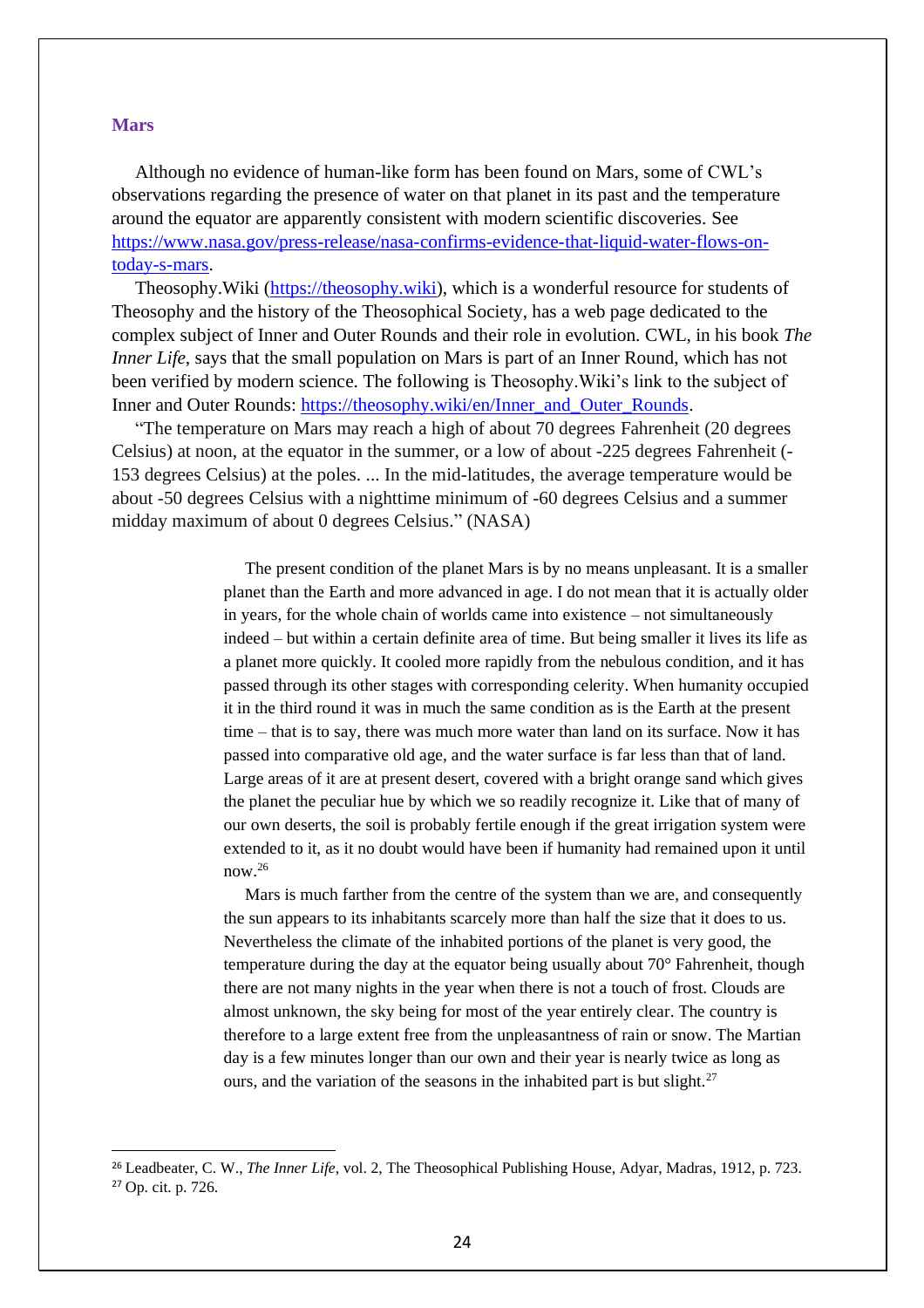#### **Occult Chemistry**

 In the third edition of the book *Occult Chemistry*, published in November 1950 by The Theosophical Publishing House, Adyar, Madras, India, C. Jinarajadasa says in the Introduction:

> This work contains a record of clairvoyant investigations into the structure of matter. The observations were carried out at intervals over a period of nearly forty years, the first in August 1895 and the last in October 1933. The two investigators, Annie Besant (1847-1933) and C. W. Leadbeater (1847-1934) were trained clairvoyants and well equipped to check and supplement each other's work.

 Method of Investigation: The method is unique and difficult to explain. Many have heard of the word "clairvoyance" (clear-seeing), connoting the cognition of sights and sounds not perceived by ordinary people. In India the term Yoga is sometimes related to faculties that are beyond ordinary cognition. It is stated in Indian Yoga that one who has trained himself "can make himself infinitesimally small at will". This does not mean that he undergoes a diminution in bodily size, but only that, relatively, his conception of himself can be so minimized that objects which normally are small appear to him as large. The two investigators had been trained by their Eastern Gurus or Teachers to exercise this unique faculty of Yoga, so that when they observed a chemical atom it appeared to their vision as highly magnified.<sup>28</sup>

G. E. Sutcliffe, in his book *Studies in Occult Chemistry and Physics*<sup>29</sup>, Volume One, states:

 Although the results of occult investigation into the nature of the chemical elements have been before the world for more than a dozen years, the work of linking these up with those of Western science has made but little progress, and one of the objects of these studies is to effect this purpose. It will be well in the first place to note a few of the links already made. 1. At the meeting of the British Association in 1913, F. W.

 Aston announced the discovery of a new chemical element of atomic weight 22, to which he gave the name of Meta-neon, an account of which is given in Prof. Soddy's *Chemistry of the Radio-Elements* (Part II, p. 35), published in 1914. On June 3rd, 1920, Prof. Rutherford announced to the Royal Society the discovery of another new element of atomic weight 3, an account of which will be found in *Nature* of June 17th, 1920 (p. 501). In the first edition of *Occult Chemistry* (p. 4), published in 1908, both the above elements are marked with an asterisk, as being elements which had been discovered by our occult investigators, but which were unknown to Western science. It is thus seen that Western physicists confirm these discoveries, in the one case five, and in the other twelve, years later. The above constitutes perhaps the clearest proof so far published of the reliability of occult methods of research, but we hope to show in the course of these studies that it is only one out of many proofs that are now available.

<sup>28</sup> Besant, Annie; Leadbeater, C. W., *Occult Chemistry*, The Theosophical Publishing House, Adyar, Madras, 1950, p. 1.

<sup>29</sup> Theosophical Publishing House, Adyar, Madras, India, 1923, pp. 1, 2.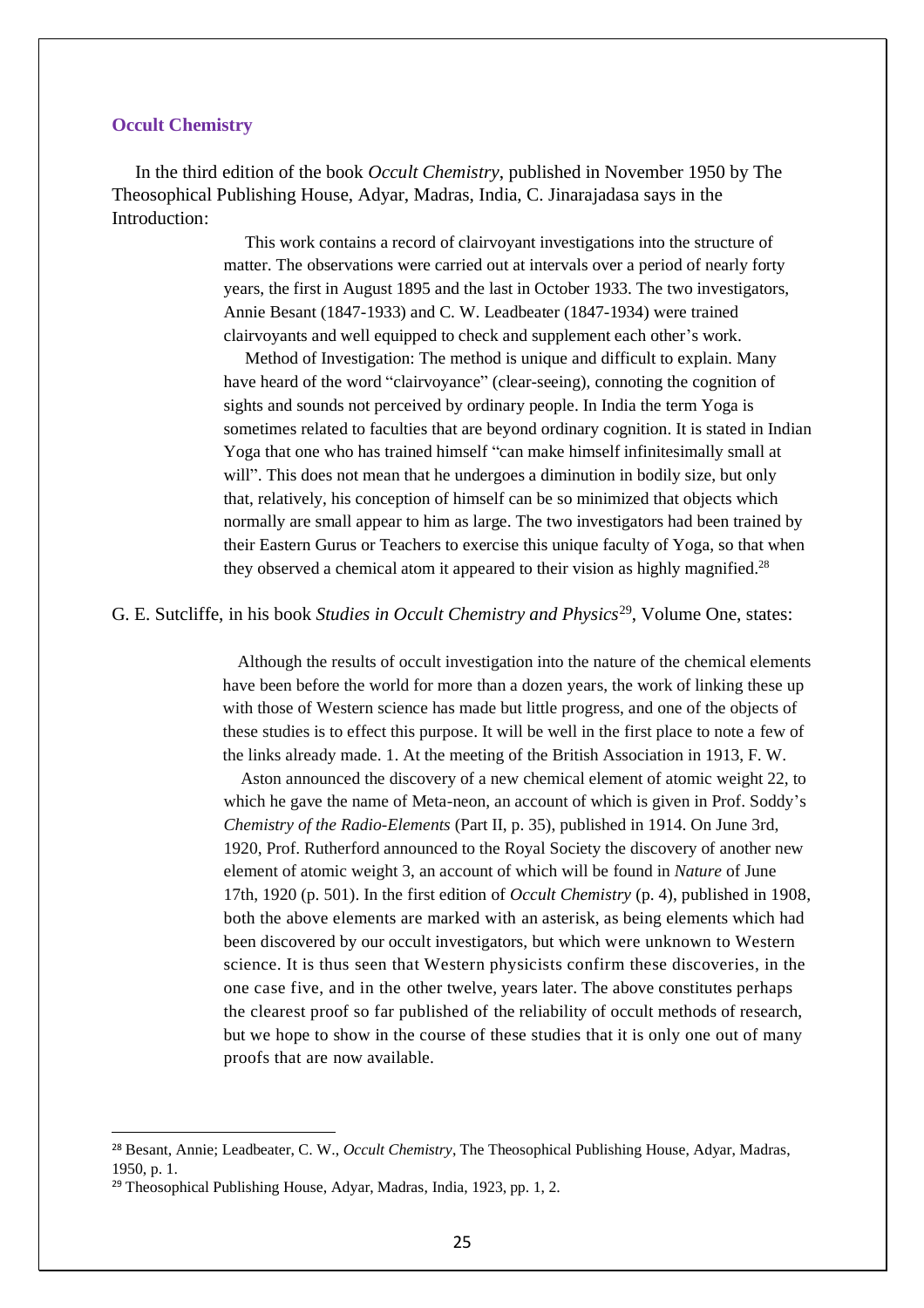In 1934, E. Lester Smith and V. Wallace Slater published a Transaction of the Science Group, of The Theosophical Research Centre in London, entitled *The Field of Occult Chemistry*. After examining the contents of Besant's and Leadbeater's book they reached the conclusion that their description of several chemical elements did not correlate to modern science. It would take almost fifty years until a new study, *Extrasensory Perception of Quarks* by Stephen Phillips<sup>30</sup>, would present a fresh and scientific view which validated the clairvoyant observations of those two Theosophical authors.

 In their article 'Occult Chemistry Revisited', Andre Clewell and Stephen M. Phillips (*Quest*, a Journal of the Theosophical Society in America, Winter 2015 issue), stated:

> Besant and Leadbeater not only described the inner structure of atoms, they identified four new elements (promethium, technetium, astatine, francium) before scientists discovered them. They described several isotopes (elements with atoms containing extra neutrons) before isotopes were known to science. They discovered that geometrical configurations of atoms corresponded to the position of elements in the Periodic Table of Elements. They discovered that the atomic weights of all natural elements, as determined by science, were proportional to the number of ultimate physical atoms (UPAs) in each atom. UPAs were the smallest discrete subatomic structures that Besant and Leadbeater discerned.

 In his article 'Occultism and the atom: the curious story of isotopes' (*Physics Today*, September 2003), Jeff Hughes, who was one of the first permanent members of staff at the Centre for the History of Science, Technology and Medicine at the University of Manchester, and a member of the International Academy of the History of Science, states:

> It is telling that [Francis] Aston [Nobel Prize Winner for Chemistry in 1922] was familiar with Besant and Leadbeater's book, and even more so that he chose to adopt their name "meta-neon" for his new gas. After all, naming is important in science, in reflecting credit attribution and intellectual networks. It may even be that Besant and Leadbeater's claims provided Aston and Thomson with a valuable resource in grounding the experimental discovery of a new element: it gave them a peg, as it were, on which to hang and make sense of the neon-22 anomaly. It thus seems highly likely that theosophy had a small, but significant, impact in physics, as well as in other areas such as art, music and philosophy.

Here is a link to a web page of Theosophy-Wiki making available online resources on *Occult Chemistry:* [https://theosophy.wiki/en/Occult\\_Chemistry\\_\(book\)#Online\\_resources.](https://theosophy.wiki/en/Occult_Chemistry_(book)#Online_resources)

## **Krishnamurti**

<sup>30</sup> The Theosophical Publishing House, Wheaton, Illinois, 1995.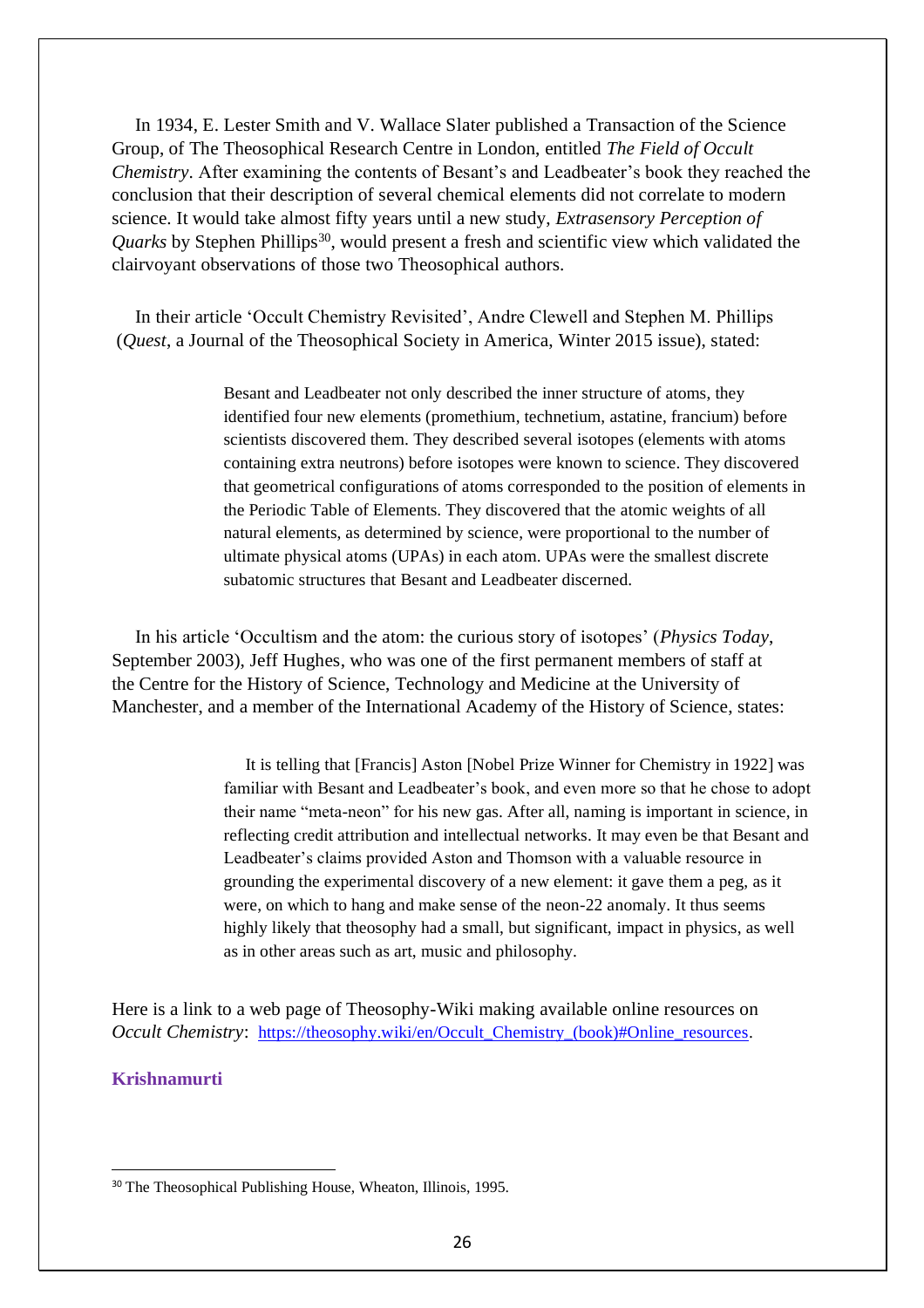Annie Besant, as President of the TS, had left Adyar on 22<sup>nd</sup> April 1909 on an extensive lecture tour of Europe and America, and would not return until November. Ernest Wood described the encounter that happened on the Adyar beach, where CWL saw some boys playing, sometime after Mrs Besant departure:

> One evening Leadbeater went with his young assistants to bathe and on returning to the bungalow told Wood that one of the boys on the beach had the most wonderful aura he had ever seen, without a particle of selfishness in it. Wood expressed great surprise on being told that this boy was Krishna, for having helped him with his homework he considered him to be particularly dim-witted. Leadbeater, unshaken, predicted that one day the boy would become a spiritual teacher and a great orator. 'How great? As great as Mrs Besant?' Wood asked. 'Much greater,' Leadbeater replied. The exact date of Leadbeater's first meeting with Krishna is uncertain but as Mrs Besant left Adyar on April 22 without, apparently, hearing anything about it, the meeting probably did not take place until after her departure.<sup>31</sup>

 Mary Lutyens comments on the appearance of the boy Krishna when CWL 'discovered' him:

> It could not have been Krishna's outward appearance that struck Leadbeater, for apart from his wonderful eyes, he was not at all prepossessing at that time. He was under-nourished, scrawny and dirty; his ribs showed through his skin and he had a persistent cough; his teeth were crooked and he wore his hair in the customary Brahmin fashion of South India, shaved in front to the crown and falling to below his knees in a pigtail at the back; moreover his vacant expression gave him an almost moronic look. People who had known him before he was 'discovered' by Leadbeater said there was little difference between him and his youngest brother, Sadanand. Moreover, according to Wood, he was so extremely weak physically that his father declared more than once that he was bound to die.<sup>32</sup>

In a letter to George S. Arundale, dated  $24<sup>th</sup>$  March 1911, CWL says:

If anyone asks me whether his body is to be used by the coming Christ, I always say that that is not my business, and I am simply doing what I am told in trying to prepare him for an important work in the future.

# **The Atomic Power**

 A correspondent has brought to our attention that on May 1913, CWL published an article in *The American Theosophist* entitled 'Exoteric and Esoteric', where he prophesied:

> "All new inventions which are capable of being used for purposes of destruction as being so employed as soon as their secret is mastered. We see it in the case of the aeroplane and the submarine boat, just as we saw it before in the case of the balloon,

<sup>31</sup> Lutyens, Mary, *Krishnamurti –The Years of Awakening*, London: John Murray, 1975, p. 21.

<sup>32</sup> Op. cit., p. 21.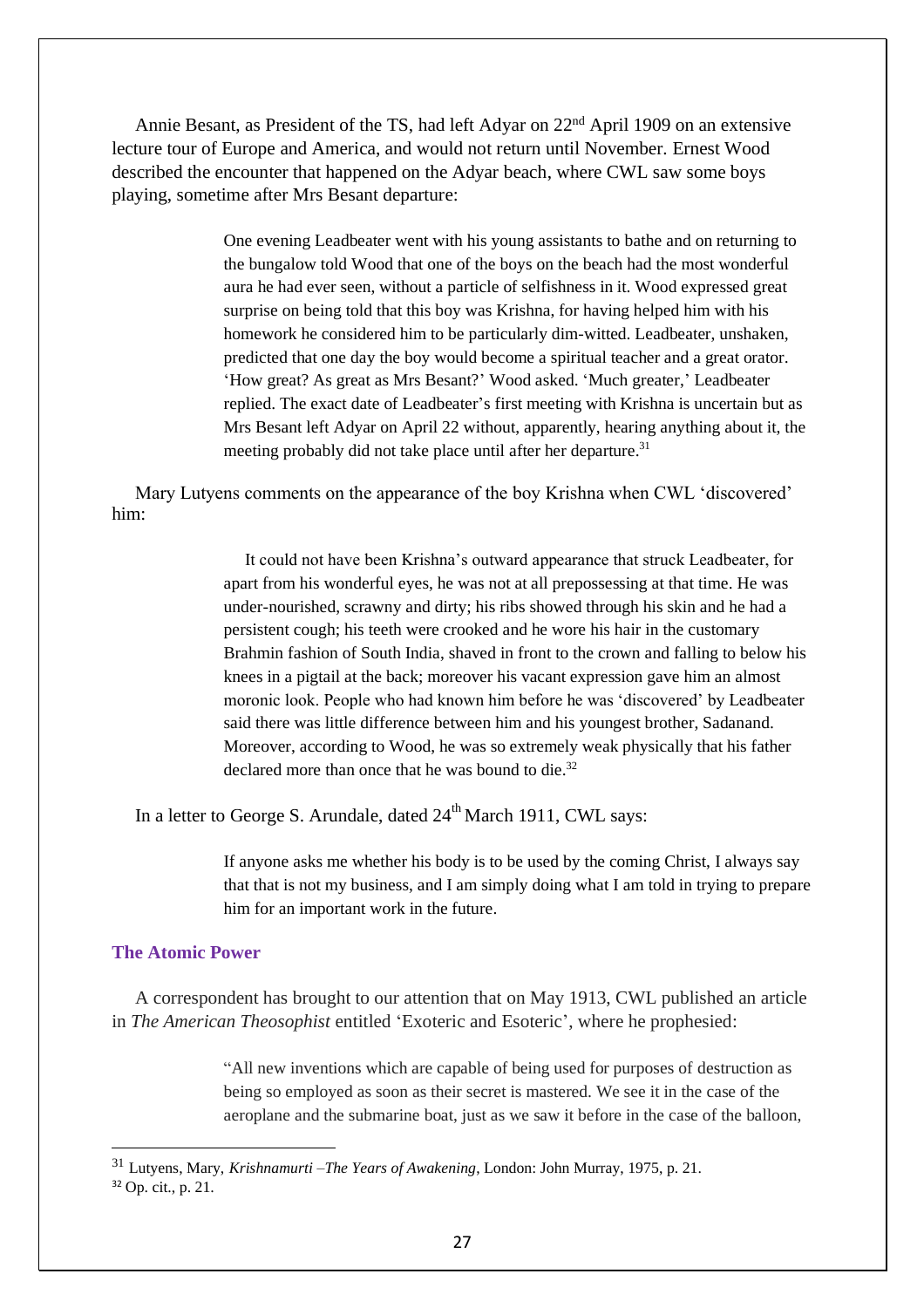the steam vessel and the telegraph. If the enormously greater power which lies dormant in every atom were put into the hands of the men today, should we not see a further exemplification of the same evil tendency? Until the nations have become sufficiently civilized to abandon the barbarities of war, it is obviously undesirable to put in their hands powers far transcending anything which they know at present. No doubt, in due course of time the scientific men of the day will discover these things by themselves." (pp. 653-654)

 In Wikipedia one can see that about twenty years later, in 1932 physicist Ernest Rutherford discovered that when lithium atoms were "split" by protons from a proton accelerator, immense amounts of energy were released in accordance with the principle of mass-energy equivalence. The concept of a nuclear chain reaction was hypothesized in 1933. In 1939, scientists in many countries (including the United States, the United Kingdom, France, Germany, and the Soviet Union) petitioned their governments for support of nuclear fission research, just on the cusp of World War II, for the development of a nuclear weapon.

## **First World War**

 Ernest Wood, in his book *Is This Theosophy?*, mentions CWL's clairvoyant insights about the First World War:

> The series appeared in the magazine<sup>33</sup> under the heading of "The Beginnings of the Sixth Root Race" and was afterwards incorporated in a book containing other investigations entitled *Man: Whence, How, and Whither?*

> In connection with this investigation Mr. Leadbeater also talked to us of other future incidents which came within his vision, to occur within fifty years. The force in the atom would be tapped and would replace electricity, far within the fifty years of which, by the way, twenty-six have already gone. There would be a great war, in which Germany and England would be opposed. Germany would be defeated and Holland would gain an accession of territory in Europe! It was thought advisable not to print such items as the last. Mr. Leadbeater always had the coming war much on his mind, and when early in 1914 I was thinking of accepting an invitation to become National Lecturer of the British Section of the Society, he advised me strongly not to go: "It will be of no use; that war will be coming on soon." I took his advice and remained in India.

#### **Dealing with Fire Elementals**

 In the book *Clairvoyant Investigations by C.W. Leadbeater and "the Lives of Alcyone" (J. Krishnamurti)* Some facts described, by Ernest Wood, with notes by C. Jinarajadasa, privately published by C. Jinarajadasa in 1947, Ernest Wood, who was at Adyar working with CWL at that time, narrates an episode in which CWL was dealing with what nowadays would be called poltergeist:

<sup>33</sup> *The Theosophist.*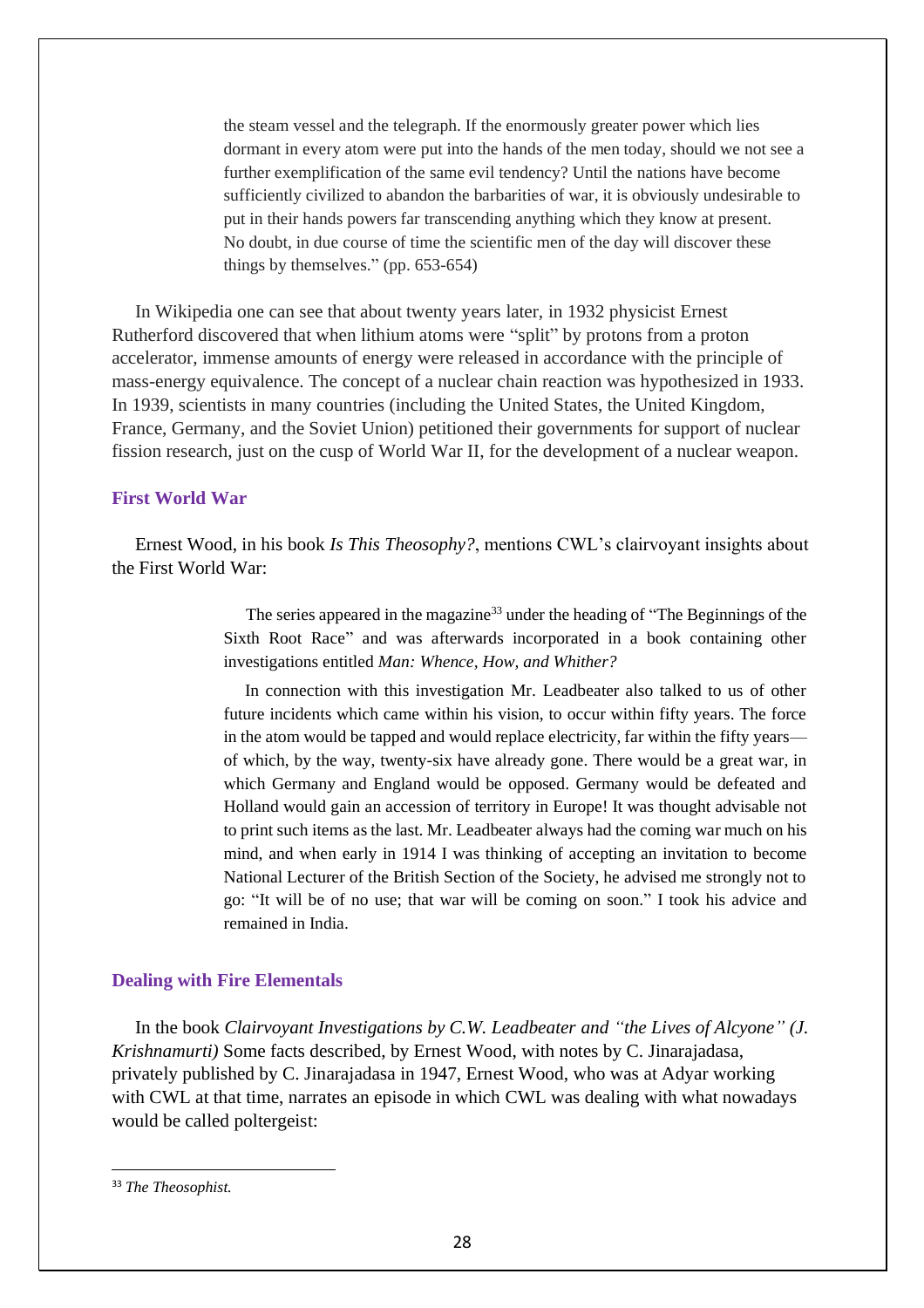There was a lot of other work. Many people used to write about their friends or relations who had died, whether the Invisible Helpers could take care of them in some way. Mr. Leadbeater would always go to work patiently and just investigate the matter and either dictate a reply or tell me to write such and such a thing. There was a case in which he gave instructions for the use of that mantra which you will find in my book on Concentration. There was a bad case of fire elementals that was occurring in the north of India. Wherever a certain person went, things used to catch fire. Mr. Leadbeater got me to write down the mantra, sent it up there and explained how it should be used, and our friend in the north of India used the mantra and the fire elementals were cleaned out entirely. People would sometimes send lockets to be magnetized and afterwards would say that they had been relieved of the voices that were annoying them or the fears that were oppressing them.

#### **The Mystery**

 The story of CWL's beginnings in the Theosophical Society is nothing short of extraordinary: joined the Society under the auspices of A. P. Sinnett; started working for the London Lodge; wrote a letter to the Spiritualist journal *Light* defending Theosophy regarding misconceived views; wrote a letter to one of the Mahatmas and later on met Madame Blavatsky and Colonel Olcott. He had to wait seven months before a reply arrived, which came when HPB was in London. She was the occult intermediary for him to receive the second letter from Master K.H., instructing him to go to Adyar 'immediately'. When these two letters were received by CWL he was still a clergyman in the Church of England, in charge of the Bramshott Parish Church in Liphook, Hampshire.

 Why did the Mahatma want CWL to go to Adyar immediately, which caused him to resign from a financially safe position in the Church? And why would a Mahatma pay attention to a Christian priest when their views about the Church and the clergy were clearly known within the TS?

 Why did Madame Blavatsky encourage this young man during the seven years between 1884 and 1891, the year she died? She was an advanced Chela of the Masters, trained by them in Tibet, and capable to see through people. Writing in *The Path* (December 1886, a journal edited by William Q. Judge), HPB gives a rather graphic statistics about how difficult it is to tread the spiritual Path: 'During the eleven years of the existence of the Theosophical Society I have known, out of the seventy-two regularly accepted chelas on probation and the hundreds of lay candidates – only three who have not hitherto failed, and one only who had a full success.' The fact that she continued to communicate with, and encourage, CWL may be one of several indications that he had not failed. She wrote the following in his personal copy of *The Key to Theosophy* which she presented to him in 1891, the year she died: "To my old and well-beloved friend, Charles Leadbeater, from his fraternally, H. P. Blavatsky."

 His membership of a select group of esoteric students under Swami T. Subba Row and his sheltered life at the Octagonal Bungalow at Adyar were ideal preparations for his training. The fact that he died without giving out the details of that training shows that he adopted the Master's directive to the letter, like HPB did after she returned from Tibet.

 Regarding all the above his detractors have exercised their own variety of relativism and found their own explanations for their own ever present prejudices. But there is one